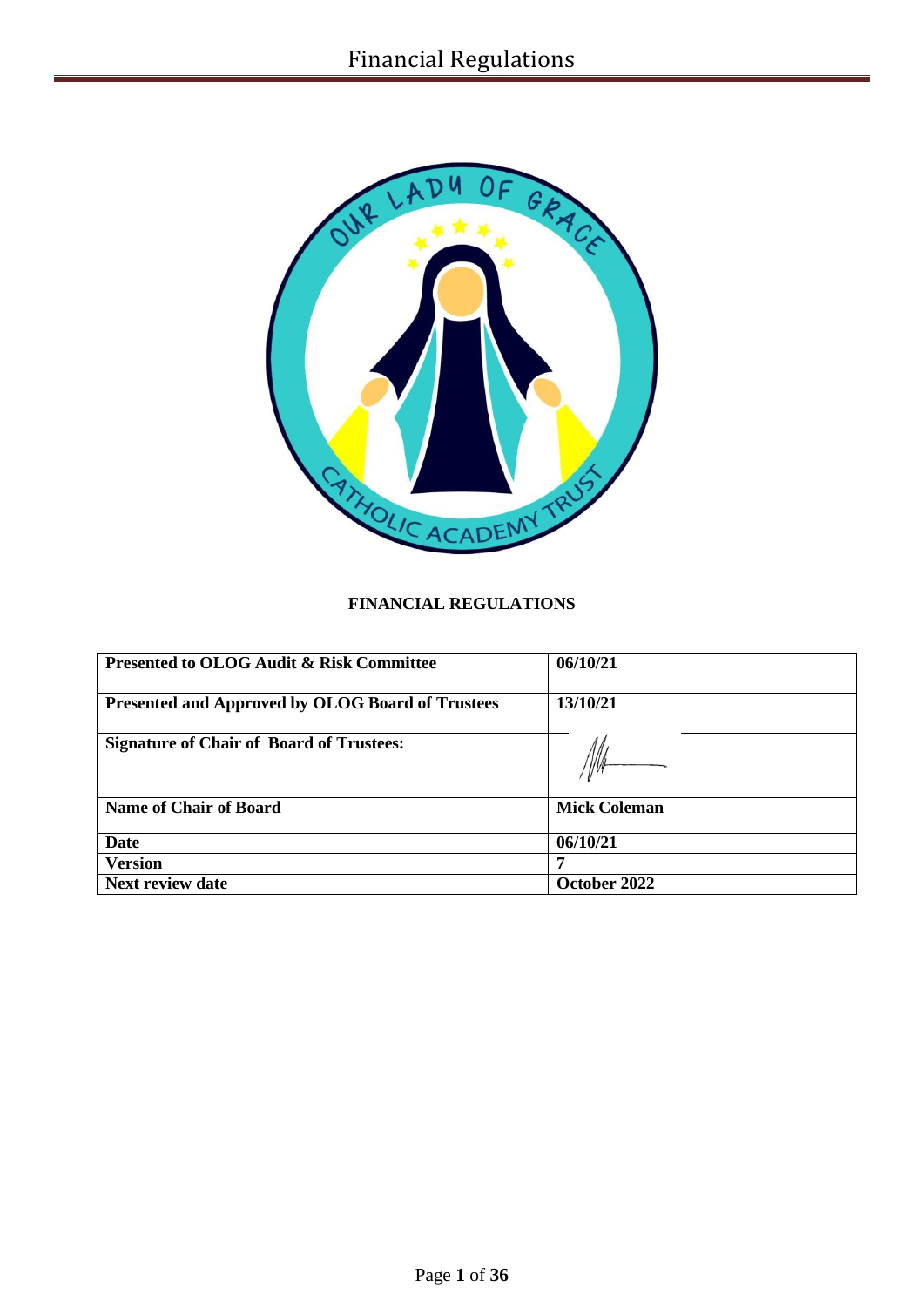# **Contents**

|                                            |                                              | Page           |
|--------------------------------------------|----------------------------------------------|----------------|
| Summary of Authorisation & Monetary Limits |                                              |                |
| $\mathbf{1}$                               | Introduction                                 | $\overline{4}$ |
| $\overline{2}$                             | Organisation                                 | $\overline{4}$ |
| 3                                          | Day to Day Delegation of Authority           | 7              |
| 4                                          | <b>Accounting System</b>                     | 9              |
| 5                                          | <b>Financial Planning</b>                    | 11             |
| 6                                          | <b>Annual Accounts and Financial Returns</b> | 13             |
| $\tau$                                     | Payroll                                      | 13             |
| 8                                          | Purchasing and Payments                      | 15             |
| 9                                          | <b>Competitive Tendering</b>                 | 19             |
| 10                                         | Income                                       | 21             |
| 11                                         | Cash Management, Banking and Investments     | 25             |
| 12                                         | <b>Fixed Assets</b>                          | 27             |
| 13                                         | Insurance                                    | 29             |
| 14                                         | <b>Governors Allowances</b>                  | 30             |
| 15                                         | <b>Internal Controls</b>                     | 30             |

| Annex $1$ – Terms of reference for Finance, Audit & Risk Committee  | 32 |
|---------------------------------------------------------------------|----|
| Annex 2 – Terms of reference for Local Finance & Premises Committee | 34 |
| Annex 3 – Protocol for Capital Projects                             | 35 |
| Annex 4 – Best Value Statement                                      | 36 |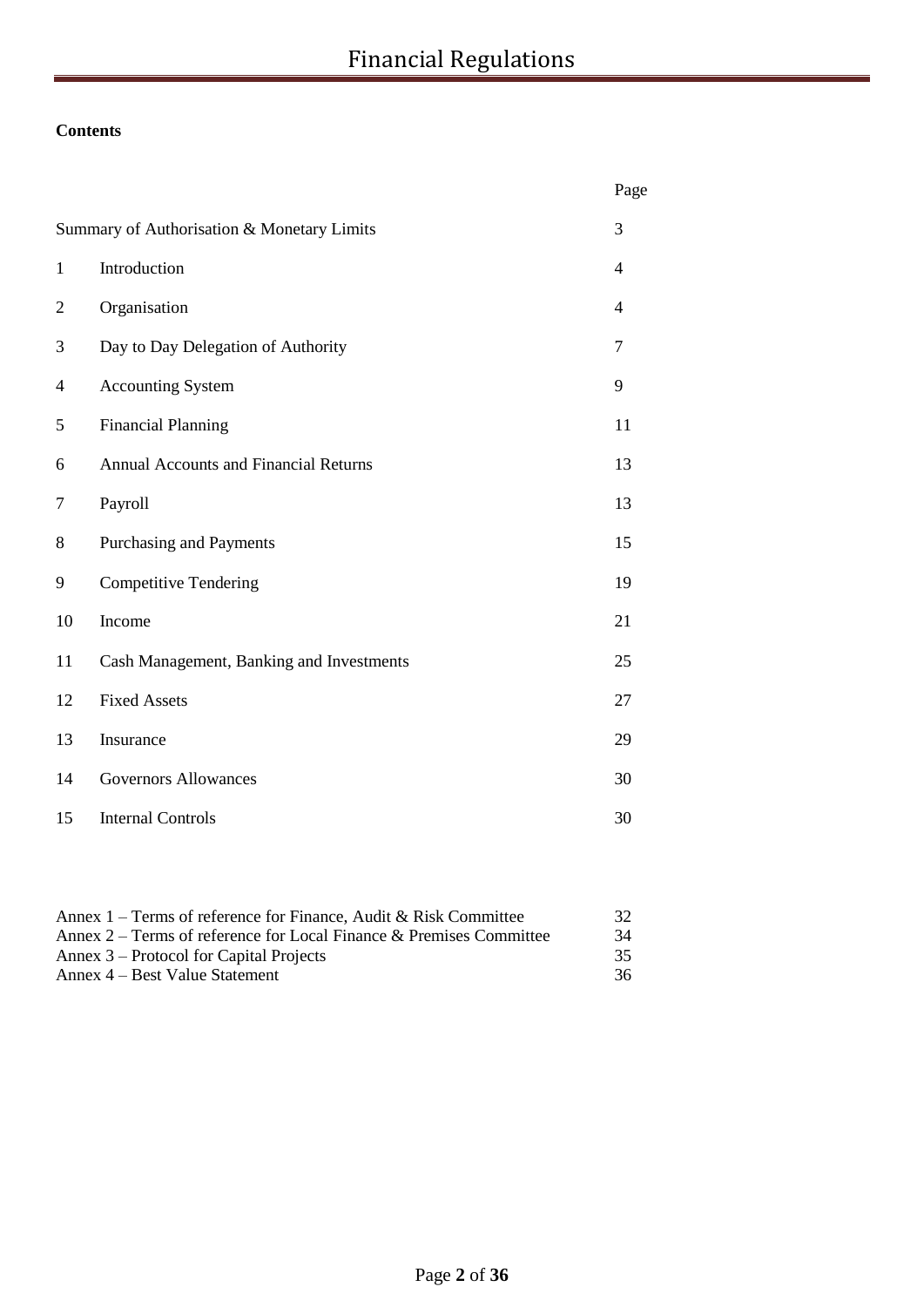# Financial Regulations

### **Summary of Authorisation and Monetary Limits**

### **Authorisation Limits**

| <b>Expenditure Limits</b>                               |                                                 |
|---------------------------------------------------------|-------------------------------------------------|
| Site Manager (emergency minor building repairs)         | Up to $£500$                                    |
| <b>Business Manager</b>                                 | Up to $£1,000$                                  |
| (In the event of the unavailability of the Headteacher) |                                                 |
| Senior Leadership Team                                  |                                                 |
| (In the event of the unavailability of the Headteacher) | Up to $£5,000$                                  |
| Headteacher                                             | Up to £100,000                                  |
| (after application of ordering/contract letting limits) |                                                 |
| Local Finance and Premises Committees (LFPC)            | Over £100,000 (via termly committee meetings -) |
| <b>Board of Trustees of Trust</b>                       | all major capital projects over £200,000        |
|                                                         | (via termly FAR meeting)                        |
| <b>Cheque Signatories</b>                               |                                                 |
| Two signatories                                         | Up to $£20,000$                                 |
| Two signatories one of which must be                    |                                                 |
| the Headteacher                                         | Over £20,000                                    |
| <b>Virement Limits</b>                                  |                                                 |
| Principal Finance Officer                               | Up to $£500$                                    |
| Headteacher                                             | From £501 to £5,000                             |
| <b>Local Finance and Premises Committees</b>            | From £5,001 to £10,000                          |
| <b>Full Local Governing Bodies</b>                      | Over £10,000                                    |
| Writing off bad debts                                   |                                                 |

Headteacher Up to £1,000 Local Finance and Premises Committees Over £1,000 Full Governing Body with ESFA notification Over £45,000 per single transaction All proposed write offs to be reported to the Chief Finance Officer and FAR committee, regardless of value, for consideration and assessment of potential recovery measures, prior to seeking approval from HT or Local Finance Committees.

### **Disposal of Surplus Stock, Stores & Assets (estimated value)**

Headteachers / CAO Up to £1000 Local Finance and Premises Committees From £1001 to £10,000 Full Local Governing Body From £10,001 - £19,999

## **Other Monetary Limits**

Petty Cash Imprest **2500** (each school)

### **Ordering Procedures**

3 Competitive quotations  $£5,000 - £50,000$ (written evidence required) Tendering procedure Over £50,000

### **Asset Register**

Capitalisation limit Over £2,000 Attractive portable items Over £250 (laptop/IPad)

Board of Trustees with ESFA notification  $\text{E20,000}$  and above (ESFA -if capital asset) All acquisition/disposal of land or buildings

Safe Cash/ Cheque limits – locked safe  $£10,000$  (each school) – recorded at point of receipt Cash/Cheque limits – not in safe/in transit  $\text{\textsterling}5,000$  (each school) – recorded at point of receipt (as per RPA membership guidance) £5,000 – cheques (recorded at point of receipt) £500 monetary instruments i.e. stamps, vouchers

Tendering procedure + Find a Tender approx.£118k+ for supplies and services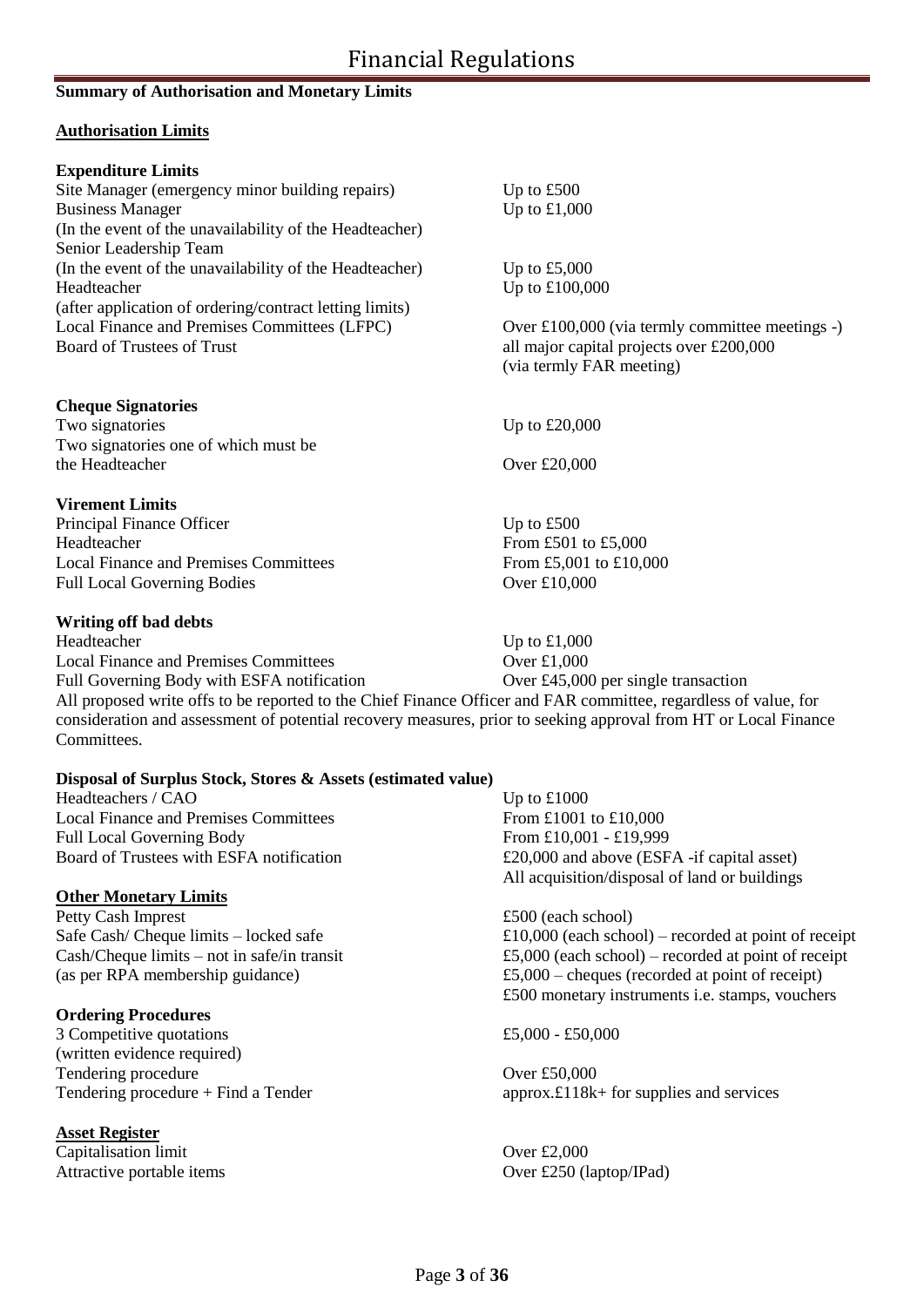### **1. Introduction**

The purpose of this manual is to ensure that the trust maintains and develops systems of financial control which conform to the requirements both of propriety and of good financial management. It is essential that these systems operate properly to meet the requirements of our funding agreement with the Department for Education/ESFA.

The trust must comply with the principles of financial control outlined in the academies guidance published by the ESFA. This manual expands on that and provides detailed information on the trust's accounting procedures and should be read by all staff involved with financial systems.

The manual is subject to annual review and is presented to the Local Finance and Premises Committees, the trust's Finance and Audit Committee and the Board of Trustees for consideration and approval.

### **2. Organisation and responsibility**

### **The Board of Trustees of the Trust**

The trust board has overall responsibility for the administration of the trust's finances.

The main responsibilities of the trust board are prescribed in the Funding Agreement between the trust and the ESFA and in the trust 's scheme of delegation. The main responsibilities include:

- ensuring that grant from the ESFA is used only for the purposes intended;
- approval of the annual budget of the MAT;
- appointment of the Chief Accounting Officer;
- appointment of the Headteachers of the schools in conjunction with representatives from the local governing body (LGB) (who are also ex-officio governors,); and a Diocese of Brentwood representative
- appointment of the Chief Finance Officer, in conjunction with the Chief Accounting Officer
- approval of the trust 's Financial Regulations;
- approval of the annual statutory accounts including the annual governors' report
- authorising the award of contracts over £50,000;
- determining the MAT's financial priorities through the trust 's development plan and asset management plan (if applicable).

Apart from the above, the delegation of the financial matters of the individual schools' which are forming part of the Trust are delegated to the Finance, Audit & Risk Committee, the Local Governing Bodies (LGB) and the Local Finance and Premises Committees.

All committees must be chaired by a trustee or governor, although may also include in the minority non-governors where specific knowledge or experience is required.

The Board of Trustees meet at least once a term, but generally four times in an academic/financial year. In light of the expansion of the Trust, the need to meet more frequently is reviewed annually. All meetings are minuted.

### **Finance, Audit and Risk Committee** (see annex 1)

.

The Finance, Audit and Risk Committee is a committee of the Board of Trustees.

The main responsibilities of the Finance, Audit and Risk Committee are detailed in written terms of reference which have been authorised by the Board of Trustees. The main responsibilities include: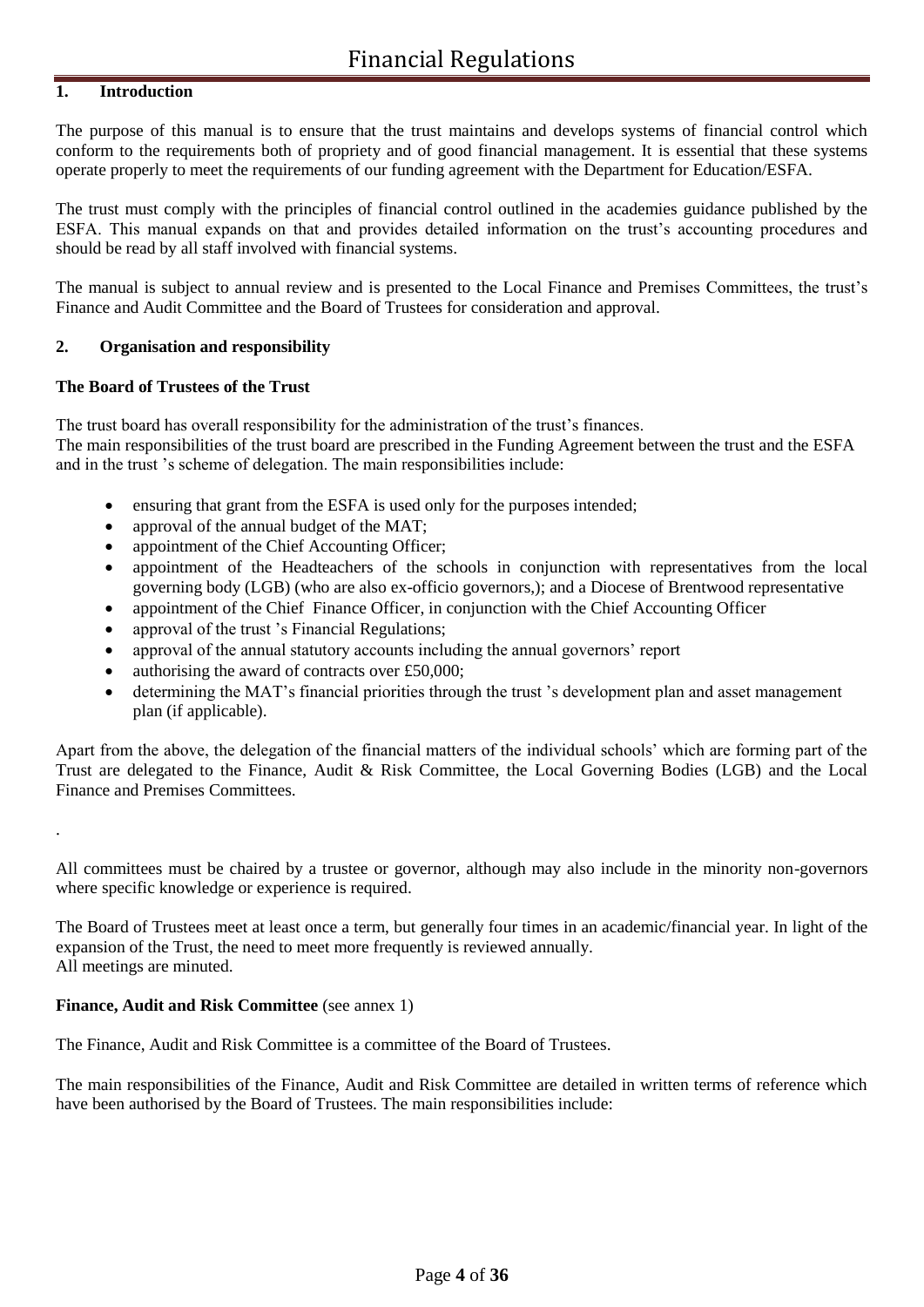- establishing and maintaining a sound system of internal controls for the trusts;
- appoint the internal and external auditors of the trust;
- agree a programme of internal control reviews to ensure that the established control framework is operating effectively at all schools of the MAT;
- receive the audit reports and ensure the implementation of recommendations;
- establish appropriate risk management processes to mitigate risks identified;
- review the risk map at each meeting;
- the initial review and authorisation of the trust's consolidated annual budget before submission to ESFA;
- monitoring of the trust 's consolidated financial performance and cash flow projections at least 3 times a year
- ensuring the annual accounts are produced in accordance with the requirements of the Companies Act 2006 and the ESFA guidance issued to academies;
- ensure that the trust's Internal Scrutiny report is produced in accordance with the Academies Financial Handbook and submitted to the ESFA together with the audited annual accounts.

The Audit and Risk Committee meets at least once a term, but generally four times in an academic/financial year. In light of the expansion of the Trust, the need to meet more frequently is reviewed annually. All meetings are minuted.

### **Local Governing Bodies (LGB)**

Each school in the MAT has their own LGB with delegated powers as detailed in the scheme of delegation/decision planners, which have been authorised by the Board of Trustees.

The main financial responsibilities of the Local Governing Bodies include:

- approving the individual school's annual budget, which is then consolidated into the trust's annual budget;
- ensuring that the school is setting a balanced budget each year and that adequate levels of reserves are maintained by the school (refer to the Trust's reserves policy)
- authorising changes to the individual school's list of personnel establishment;
- determining the individual school's financial priorities through the school's improvement plan, ensuring that any strategic initiatives determined by the Board of Trustees are taken into consideration
- approving budget virements above £10,000;

The Local Governing Bodies meet at least once a term, but generally four times in an academic/financial year. All meetings are minuted.

### **Local Finance & Premises Committee** (see Annex 2)

The Local Finance & Premises Committees are committees of the LGB.

The main responsibilities of the Finance & Premises Committee are detailed in written terms of reference which have been authorised by the local governing bodies. The main responsibilities include:

- the initial review and authorisation of the school's annual budget, ensuring that key budget and funding assumptions determined for the Trust have been adhered to and that the school is setting a balance budget each year;
- the regular monitoring of actual expenditure and income against budget (at least once a term);
- recommending changes to the individual school's list personnel establishment in light of budgetary constraints;
- approving budget virements between £5,001 and £10,000;

The Local Finance & Premises Committees meet at least once a term, but generally four times in an academic/financial year. All meetings are minuted.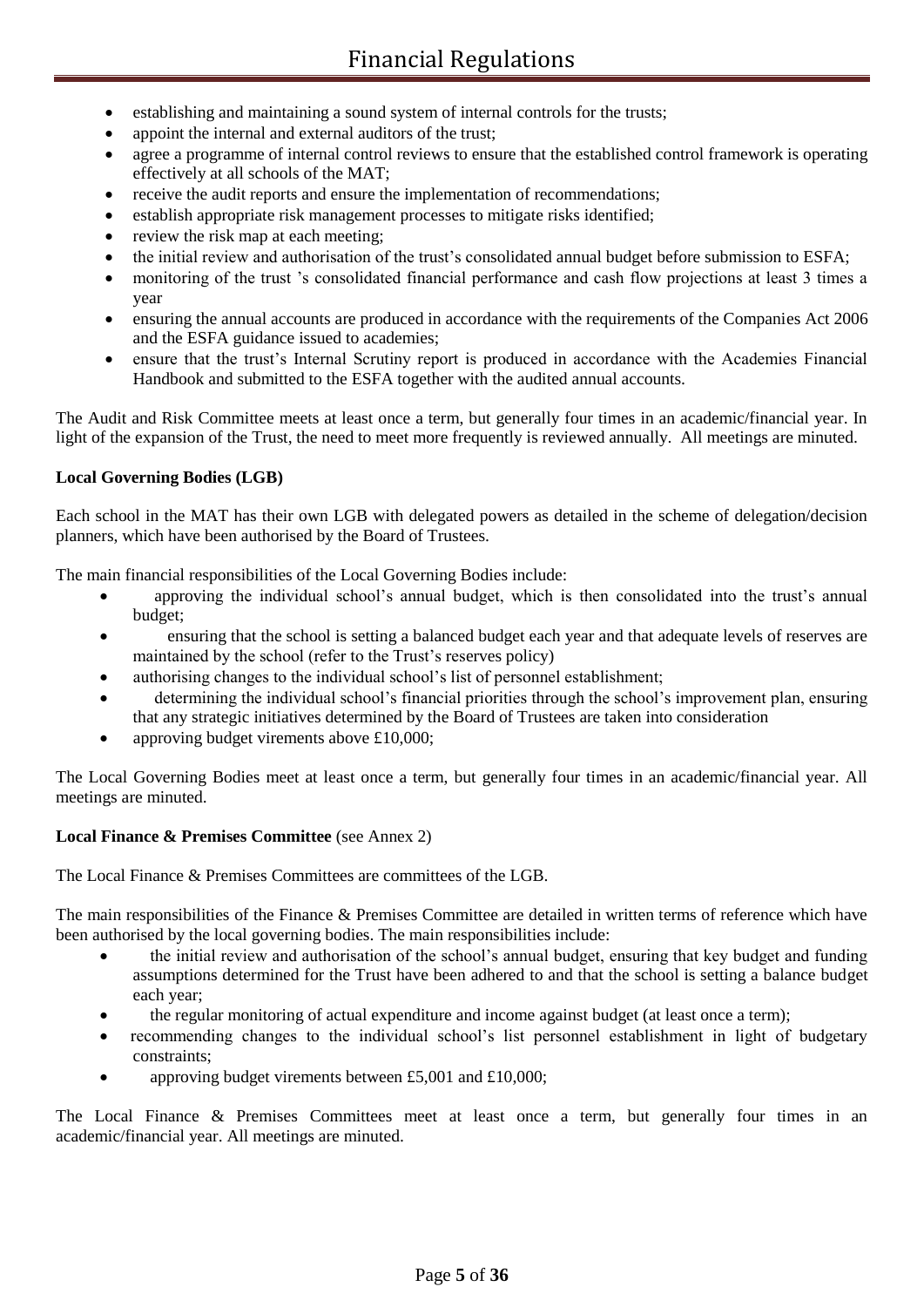### **The Chief Accounting Officer and the Headteachers**

The Board of Trustees have appointed a Chief Accounting Officer (CAO), who is also the Accounting Officer of the trust for ESFA reporting purposes and who is accountable to Parliament.

Within the framework of the trust development plan as approved by the Trustees, the Chief Accounting Officer has overall executive responsibility for the trust's activities including financial activities.

The Chief Accounting Officer have a personal responsibility for:

- the propriety and regularity of the public finances for which they are answerable;
- keeping proper accounting records;
- prudent economical administration;
- avoidance of waste and extravagance;
- effective and efficient use of all the resources in their charge;
- signing the trust 's annual Governance Statement, jointly with the Chair of Trustees;
- signing the trust 's annual Statement of Regularity, Propriety and Compliance and other returns as required by the ESFA;
- preparing the trust's annual Internal Scrutiny Report as required by the ESFA.

Much of the financial responsibility has been delegated to the Chief Finance Officer but the Headteachers still retain responsibility for:

- approving new staff appointments within the authorised establishment, except for any senior staff posts which the governing body have agreed should be approved by them;
- authorising expenditure up to £100,000 (following adherence to ordering and procurement procedures) in conjunction with the Chief Finance Officer;
- signing cheques / authorising BACS payments in conjunction with one of the other authorised signatory of the relevant school;

### **Chief Finance Officer (CFO)**

The Chief Finance Officer works in close collaboration with the Chief Accounting Officer and the Headteachers through whom he or she is responsible to the trustees. The CFO also has direct access to the Trustees via the Finance, Audit and Risk Committee. The main responsibilities of the CFO are:

- the day to day management of financial issues including the establishment and operation of a suitable accounting system;
- the management of the trust 's financial position at a strategic and operational level within the framework for financial control determined by the governing body;
- the maintenance of effective systems of internal control;
- ensuring that the annual accounts are properly presented and adequately supported by the underlying books and records of the trust ;
- the preparation of monthly management accounts;
- authorising budget virements up to £500; and
- ensuring forms and returns are sent to the ESFA in line with the timetable in the ESFA guidance.

### **The Responsible Officer**

Appointment of a Responsible Officer is not mandatory, therefore the Board of Trustees have decided not to appoint a Responsible Officer as the duties of this post is undertaken by the Audit and Risk Committee and the Local Finance & Premises Committees. The main duties of this position are:

- the financial responsibilities of the governing body are being properly discharged;
- resources are being managed in an efficient, economical and effective manner;
- sound systems of internal financial control are being maintained and
- financial considerations are fully taken into account in reaching decisions.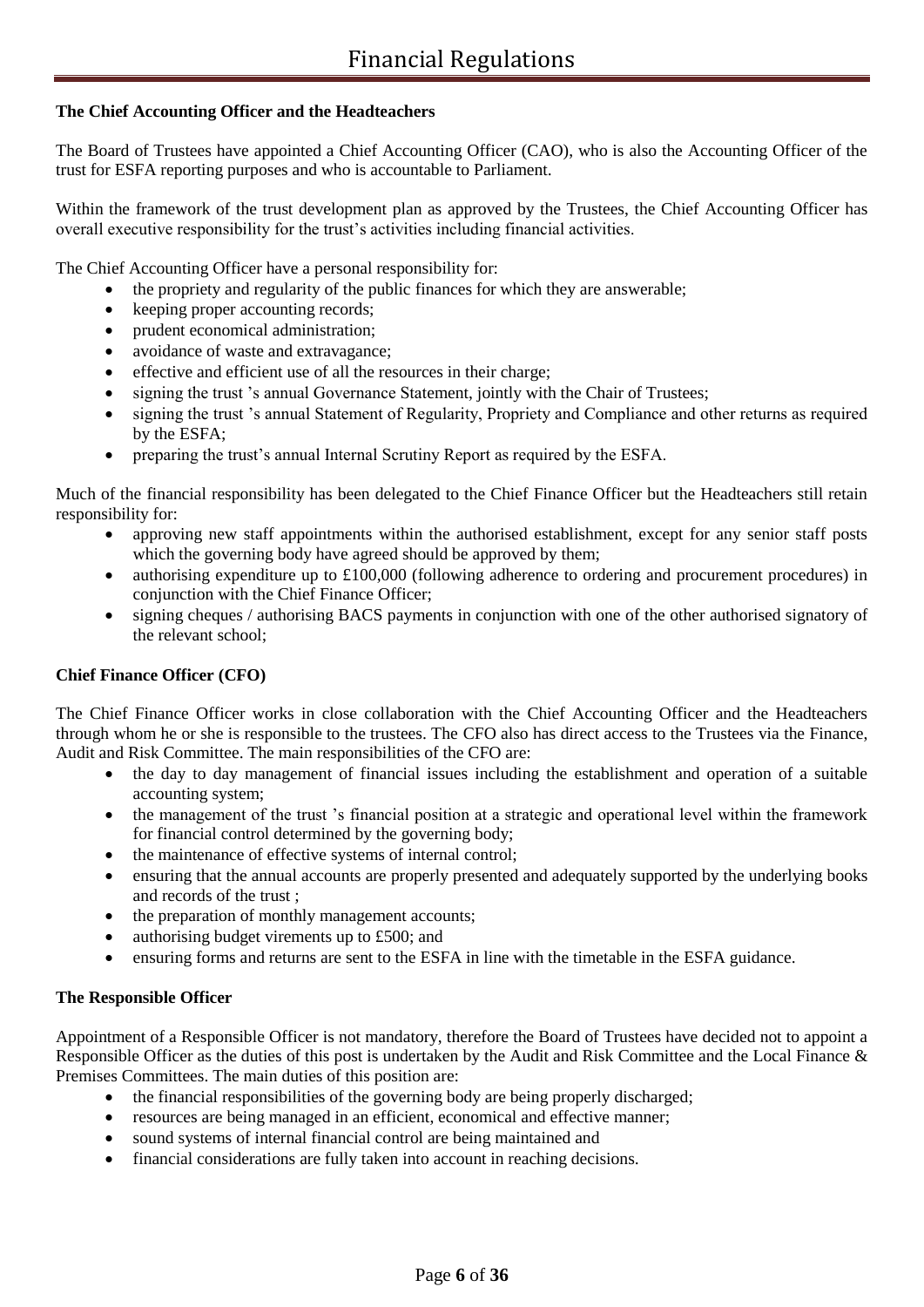### **Other Staff**

Other members of staff, primarily the School Business Managers or Office Manager (depending admin structure of individual schools) the Finance Assistants, the Admin Assistants and budget holders, will have financial responsibilities and these are detailed in the following sections of this manual. All staff are responsible for the security of trust property, for avoiding loss or damage, for ensuring economy and efficiency in the use of resources and for conformity with the requirements of the trust's financial procedures.

The trust's management accountant is required to assist with the school level financial reporting and budgeting processes, following the trust's financial regulations and processes.

### **Register of Interests**

It is important for anyone involved in spending public money to demonstrate that they do not benefit personally from the decisions they make. To avoid any misunderstanding that might arise all trustees governors and staff with significant financial or spending powers are required to declare any financial interests they have in companies or individuals from, which the trust may purchase goods or services.

A register of business interests is maintained by the Company Secretary and is available for inspection throughout the year by the public, parents, governors and staff. The register of interest is summarised and available on the Trust's website. Governors' interests are summarised on individual schools' websites.

The register is updated immediately a change occurs by way of the 'declaration of interests' form, and should include all business interests such as Directorships, share holdings or other appointments of influence within a business or organisation which may have dealings with the trust . The disclosures should also include business interests of relatives such as a parent, spouse or business partner where influence could be exerted over a trustee or a governor or a member of staff by that person. The Company Secretary will retain all 'declaration of interest' forms, including 'nil' returns.

The existence of a register of business interests does not, of course, detract from the duties of trustees, governors and staff to declare interests whenever they are relevant to matters being discussed by the board of trustees, local governing body or a committee. Where an interest has been declared, trustees, governors and staff should not attend that part of any committee or other meeting.

### **3. Day to day delegation of authority**

### **Expenditure Limits**

All orders up to £100,000 are referred to the respective Headteacher for authorisation or the Senior Leadership Team (up to £5,000 only) in the event of unavailability of the Headteacher. The Headteacher must ensure that the ordering procedures (quotes, tendering, contract letting) and procurement limits are fully complied with when authorising an order.

The School Business Managers and Office Manager are able to authorise expenditure for day-to-day items and services up to £1,000 on any one item (excluding utility charges and annual contracts where the approximate cost has clearly been documented and approved in the annual budget) as long as an adequate budget provision exists. A sequence of orders all within the above limit to cover a larger order or orders is not permitted.

Expenditure over £100,000 should be referred to the Local Finance Committee (LFC), who has full authorisation to approve all such expenditure via the termly budget monitoring and virements reports. The LFC should report to the Full Local Governing Body on the year to date financial outturn of the school and key financial projections termly. For avoidance of doubt, no signature of a member of LFC is required on relevant invoices over £100,000, the authorisation of expenditure by the LFC is done through detailed review of the financial reports of the school.

For small emergency repairs, the Site Manager is able to authorise minor building repairs, where they are of an emergency nature, up to a value of £500 on any one repair.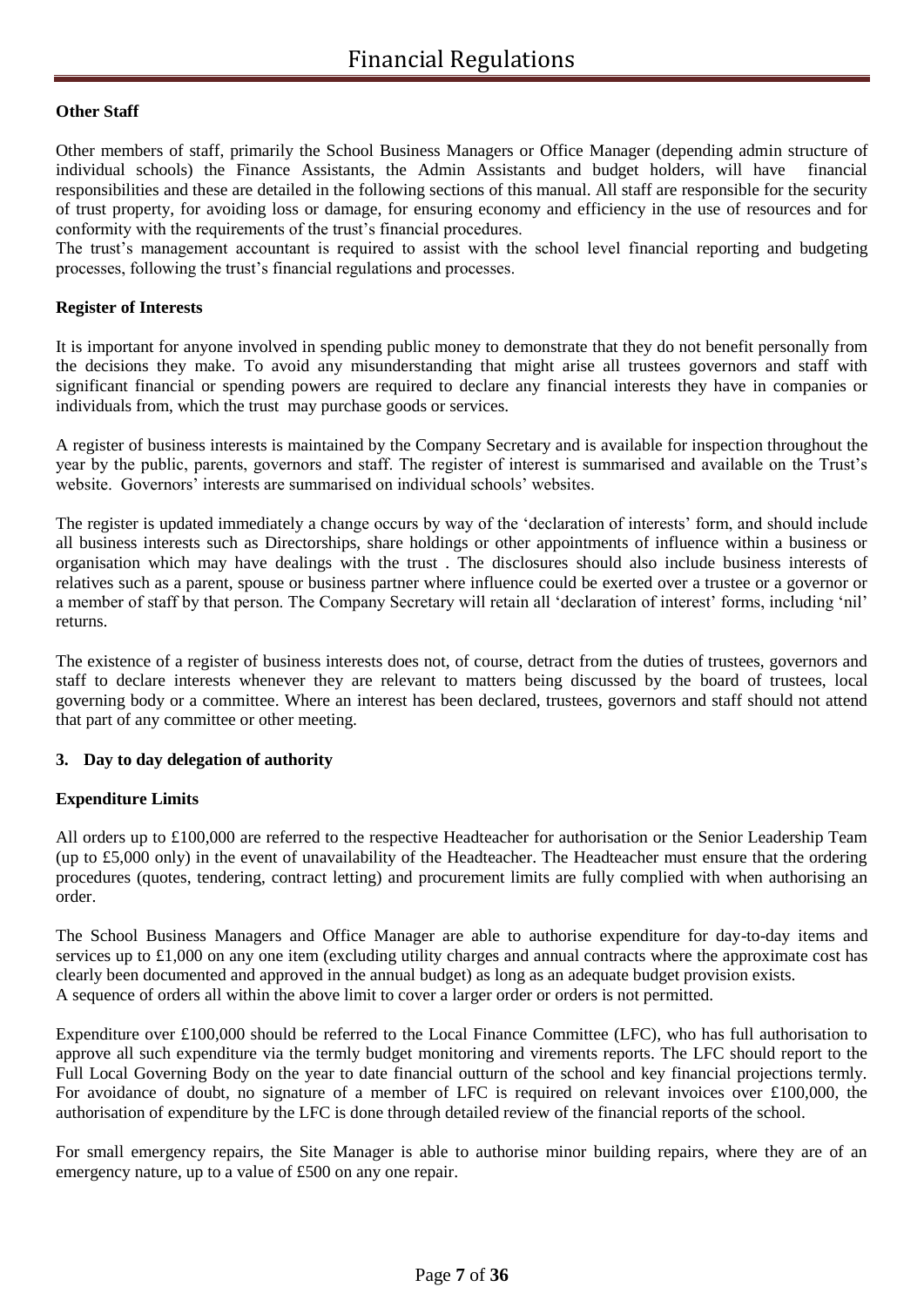### **Cheque/ BACs payments signatories**

All cheques / BACs payments must be signed by two of the school's authorised signatories, one of which must be the Headteacher if the amount exceeds £20,000. The authorised signatories are: Headteachers, Deputy Headteacher or Assistant Headteachers. School Business Managers within schools may also be authorised signatories if nominated by the Headteacher.

### **Virement (Budget Transfer) Limits**

The Chief Finance Officer can authorise budget virements between individual cost centres within the same expenditure category up to a limit of £500.

The Headteacher is able to authorise virements between individual cost centres up to a limit of £5,000. Virements over this amount are to be referred to the Local Finance and Premises Committee who has authorisation to approve virements up to a limit of £10,000. Authorisations over £10,000 are to be referred to the Local Governing Body.

All virements, including increases to income, are to be formally recorded by the CFO. All virements must be reported to the Local Finance Committee at the next meeting via the termly forecast reports.

### **Bad Debts**

Due to the limited level of commercial activities undertaken by the schools, it is not expected that any debts will be required to be written off.

The Headteacher may authorise writing off bad debts up to a value of £1,000, however all proposed write offs to be reported to the Chief Finance Officer, regardless of value, for consideration and assessment of potential recovery measures, prior to approval by the Headteacher.

Requests for write offs above £1,000 are to be referred to the Local Finance Committee. All bad debts written off by the Headteacher will be reported to the Local Finance Committee at the next meeting.

For any write offs above £45,000 (single transaction or 1% of total annual income) will be referred to the Board of Trustees and the Local Governing Body notifying the ESFA at the same time in line with the Academies Financial Handbook. Authorisation for such write off are required from the Education Skills and Funding Agency.

A sequence of smaller write offs within the above limits to cover a larger write off, is not permitted.

### **Disposal of Surplus Stocks, Stores and Assets**

The Headteacher can dispose of surplus stocks, stores and assets to the net book value of £1,000 without prior authorisation from the Local Governing Body. All disposals to this value must be reported to the Local Finance Committee at the next meeting. Authority for disposals above this amount can only be given in accordance with the specified limits.

All disposals must be formally recorded in the Local Finance Committee minutes and in addition, where the amount is between £10,000 to £19,999 a separate report will be issued to the full Local Governing Body for their approval.

Amounts above £20,000 must be approved by the trust's FAR committee and if they are capital assets of £20,000 and above, notification must also be made to the Education Skills and Funding Agency. In addition, all acquisition and/or disposal of land and buildings must be approved by the ESFA.

### **Receiving of Goods / Acknowledgment of Service**

Receiving of goods and signing of deliver notes will not in normal circumstances be undertaken by the person authorising payment. For day to day operations therefore, receiving and signing for goods and services etc. will be by a member of staff who is not involved in the authorisation process.

### **Staff Subsistence, re-imbursements, overtime and expense claims**

All expense / re-imbursement, overtime claims must be authorised by the Headteacher. Staff must agree with the Headteacher in advance of the expenditure incurred the eligibility of the forthcoming claim.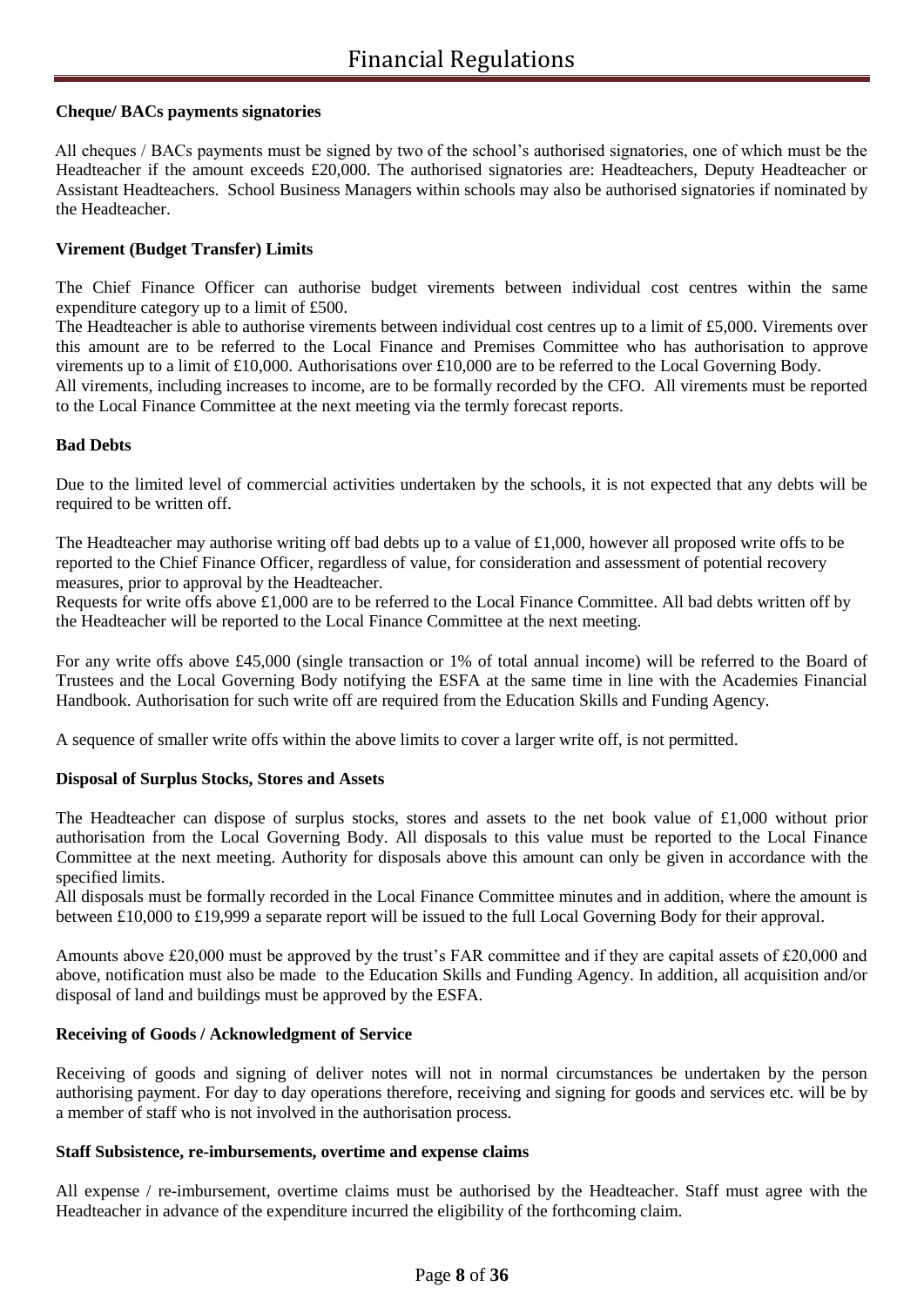The Chair of the Local Finance Committee should monitor and authorise any claims relating to the Headteacher on a termly basis. Authorisation of the Headteacher's expense claims must be undertaken by two other signatories. A report detailing Headteachers expense claims and reimbursements will be sent to the trustee's FAR committee annually to ensure transparency.

Receipts or other appropriate evidence of expenditure must be attached to the claim in respect of all purchases, i.e. rail/bus fares, subsistence, postage and any other purchases that may be approved. The Trust may not reclaim VAT without a proper VAT receipt.

The Trust must seek dispensation from the HMRC in order that expenses and benefits in kind are paid without deduction of tax and National Insurance. A dispensation is a notice from HM Revenue & Customs (HMRC) that removes the requirement to report certain expenses and benefits at the end of the tax year on forms P11D or P9D. There is also no need to pay any tax or National Insurance contributions on items covered by a dispensation. Once granted, dispensations last indefinitely. However, HMRC reviews them regularly (usually at intervals of five years or less) to make sure that the conditions under which they were issued still apply.

### **Staff Appointments**

The Local Governing Body approves the list of personnel establishment for the individual schools. Changes can only be made to this list with the express approval in the first instance of the Local Finance Committee who must ensure that adequate budgetary provision exists for any establishment changes.

The Headteacher within each school has authority to appoint staff within the authorised establishment except for Deputy Headteacher and Assistant Headteacher whose appointments must follow consultation with the LGB and Diocese of Brentwood. The appointment of a Headteacher, the Chief Accounting Officer and the CFO must involve at least one member of the Board of Trustees. The Headteacher in conjunction with the School Business Manager / Office Manager maintains personnel files for all members of staff which include contracts of employment. All personnel changes must be notified to the Chief Finance Officer immediately to enable to assess the budgetary requirements promptly.

All personnel pre-employment checks should be completed and relevant clearances obtained for all staff before they start their employment and renewed as per the trust's personnel policies and school's staff recruitment policies.

All relevant forms and paperwork with regard to the appointment of, or amendment to contracts, of staff should be sourced from the trust's Human Resources (HR) service provider.

### **4. Accounting system**

All the financial transactions of the schools and trust must be recorded on the trust's PS Financial accounting system (rebranded to IRIS), which is operated by the Chief Finance Officer and other staff involved in transaction processing.

### **System Access**

Entry to the accounting system is password restricted and the passwords are required to be changed termly.

Access to the component parts of the accounting system is restricted and the access levels have been set by the CFO and Chief Accounting Officer at set up of PS Financials. The Chief Finance Officer is responsible for reviewing the access levels for all members of staff using the system annually.

### **Back-up Procedures**

The IT support service is outsourced to Adept for those schools already in the Trust. This contract involves network set up, network maintenance, access monitoring and system back-up procedures. The system (both admin and curriculum servers) is backed up every evening. The backup is taken using the LGFL's Gridstore system and the data is transferred securely across the internet to the LGFL's data centre. For joining schools their pre-existing back-up procedures apply until contract alignment can take place. An additional third back-up and recovery machines are being installed in all schools in line with ESFA guideance.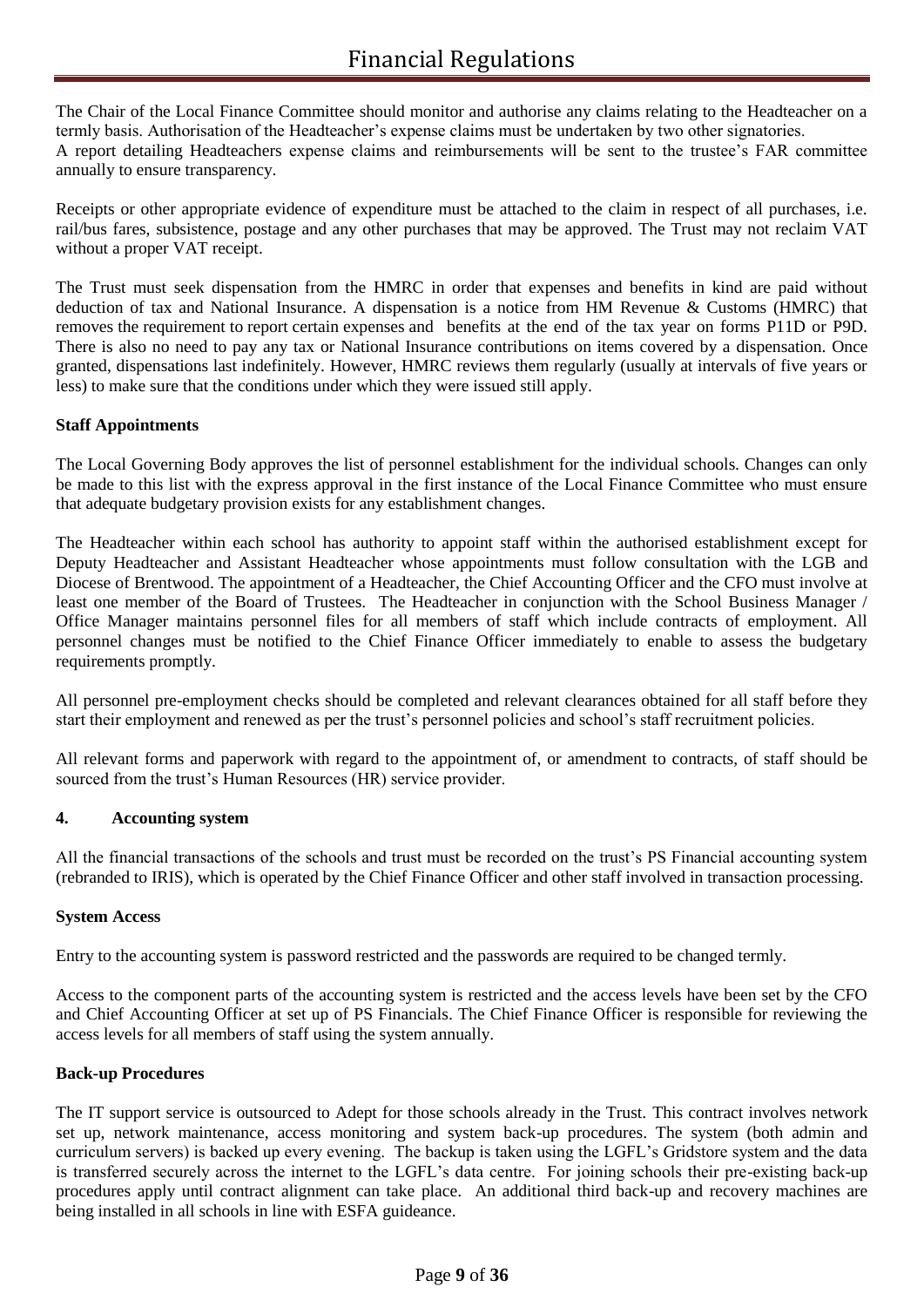The hosting of the accounting system, PS Financial, has been moved to the PS Financial Cloud in March 2016 and it is backed up daily as part of the hosting service.

The Headteachers have prepared a disaster recovery plan in the event of loss of accounting facilities or financial data. This should link in with the annual assessment made by trustees of the major risks to which the trust is exposed and the systems that have been put in place to mitigate those risks.

### **Transaction Processing**

All transactions input to the accounting system must be authorised in accordance with the procedures specified in this manual. The detailed procedures for the operation of the payroll, the purchase ledger and the sales ledger are included in the following sections of the manual.

All journal entries must be prepared and/or authorised by the CFO prior to being input to the accounting system. The Chief Accounting Officer will review all journals processed by the CFO.

Bank transactions should be input by the School Business Managers, Officer Manager, Finance Assistance or Admin Assistant of the respective schools or the CFO in line with approved segregation of duties agreed for each school (depending on staffing structure) Payroll related bank transactions may also be input by the trust's management accountant if required.

Detailed information on the operation of the PS Financial accounting system can be found in the user manuals available online via PS Financial Knowledge Base (zendesk).

### **Transaction Reports**

The CFO will obtain and review system reports to ensure that only regular transactions are posted to the accounting system. The report obtained and reviewed will include:

- masterfile amendment reports for the purchase ledger and sales ledger (PSF audit reports)
- trial balance:
- detailed monthly nominal transactions reports;
- account and document enquiry reports to investigate unusual transactions;
- management accounts summarising expenditure and income against budget at budget holder level

Transactional review is also undertaken by the management accountant on a monthly basis.

### **Reconciliations**

The CFO is responsible for ensuring the following reconciliations are performed each month, and that any reconciling or balancing amounts are cleared:

- sales ledger control account;
- purchase ledger control account;
- payroll control accounts;
- VAT control account;
- Credit card control accounts;
- Intercompany control accounts;
- all suspense and in-transfer accounts and
- bank balance per the nominal ledger to the bank statement.

These reconciliations are currently delegated to the management accountants as part of their month end review process. Refer to month end tasklist distributed to all schools.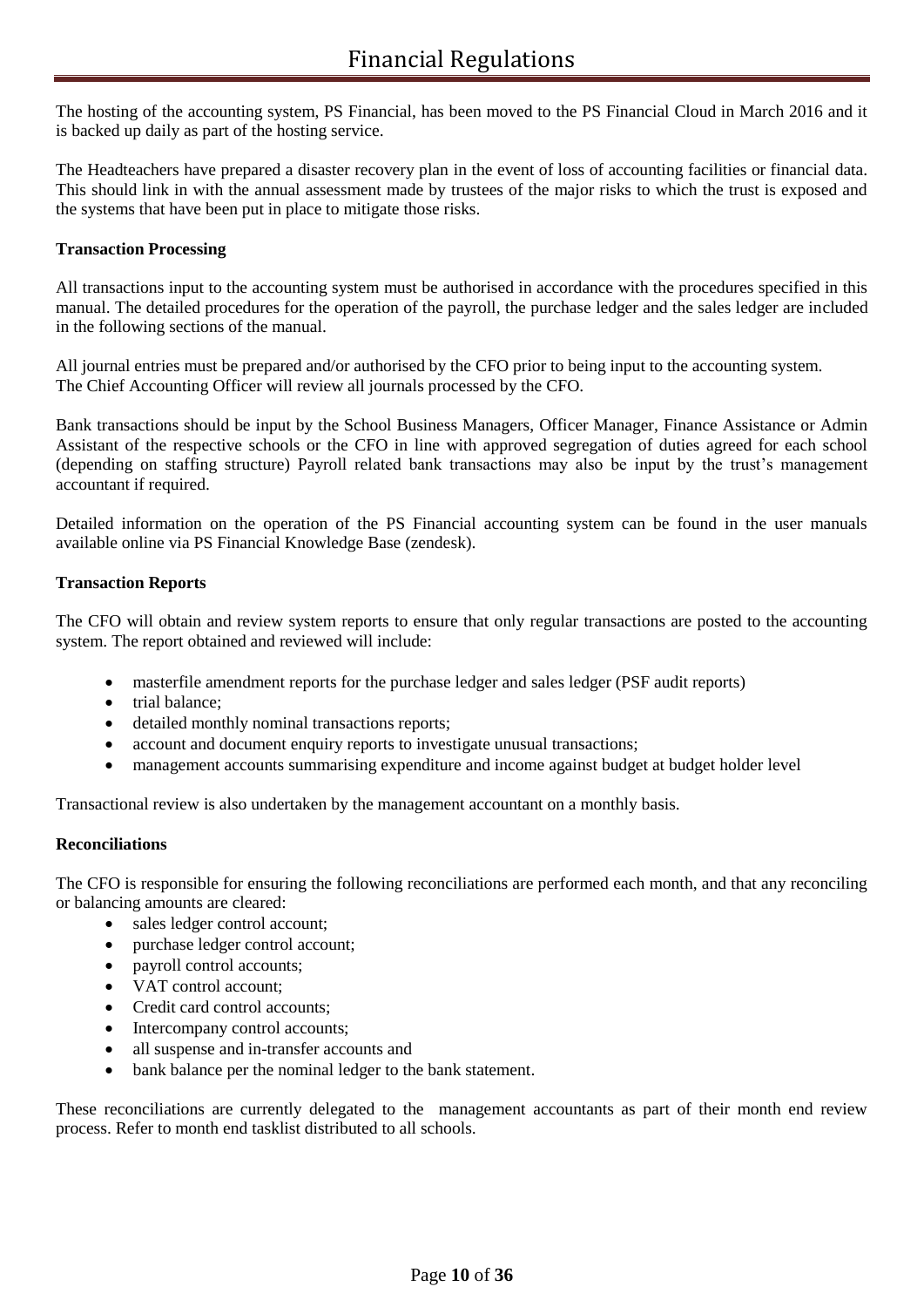Any unusual or long outstanding reconciling items must be brought to the attention of the CFO. The monthly reconciliations of control accounts are evidenced via:

- review of aged debtor and creditors reports
- review of unallocated transaction on balance sheet control accounts in PSF
- review of bank reconciliation reports

All bank reconciliation are signed by the CFO or the CAO.

### **5. Financial planning and monitoring**

The trust prepares both medium term (3 years) and short-term financial plans.

The medium term financial plan is prepared as part of the development planning process. The Trust Improvement Plan and individual School Improvement Plans (development plans) indicate how the trust's educational and other objectives are going to be achieved within the expected level of resources over the next three years.

The Trust Improvement plan provides the framework for the annual budget. The budget is a detailed statement of the expected resources available to the trust and the planned use of those resources for the following year.

The development planning process and the budgetary process are described in more detail below.

### **Development Plan (Trust and School Improvement Plans)**

The development plan is concerned with the future aims and objectives of the trust and how they are to be achieved; that includes matching the trust's objectives and targets to the resources expected to be available. Plans should be kept relatively simple and flexible. They are the "big picture" within which more detailed plans may be integrated.

The form and content of the development plan are matters for the trust to decide but due regard should be given to the matters included within the guidance to Academies and any annual guidance issued by the ESFA.

Each year the CAO and Headteachers will propose a planning cycle and timetable to the trustees and local governing bodies which allows for:

- a review of past activities, aims and objectives "did we get it right?"
- definition or redefinition of aims and objectives "are the aims still relevant?"
- development of the plan and associated budgets "how do we go forward?"
- implementation, monitoring and review of the plan "who needs to do what by when to make the plan work and keep it on course" and
- feedback into the next planning cycle "what worked successfully and how can we improve?"

The completed development plan will include detailed objectives for the coming academic year and outline objectives for the following two years. The plan should also include the estimated resource costs, both capital and revenue, associated with each objective and success criteria against which achievement can be measured.

For each objective the lead responsibility for ensuring progress is made towards the objective will be assigned to the Headteachers or members of the Senior Leadership Team (SLT). The responsible manager should monitor performance against the defined success criteria throughout the year and report to the SLT on a termly basis. The Headteachers will report to the local governing body if there is a significant divergence from the agreed plan and will recommend an appropriate course of action. The CAO will report to the Board of Trustees on the Trust's Improvement Plan.

### **Annual Budget**

The Chief Accounting Officer is responsible for the preparation of the annual budget, which should be balanced. The CFO prepares the detailed consolidated budget based on the individual school budgets, which are prepared by the management accountant together with the Headteachers and School Business/Office Managers based on the priorities of the development plan and the action plans prepared by the budget holders. The budgetary planning process incorporates the following elements: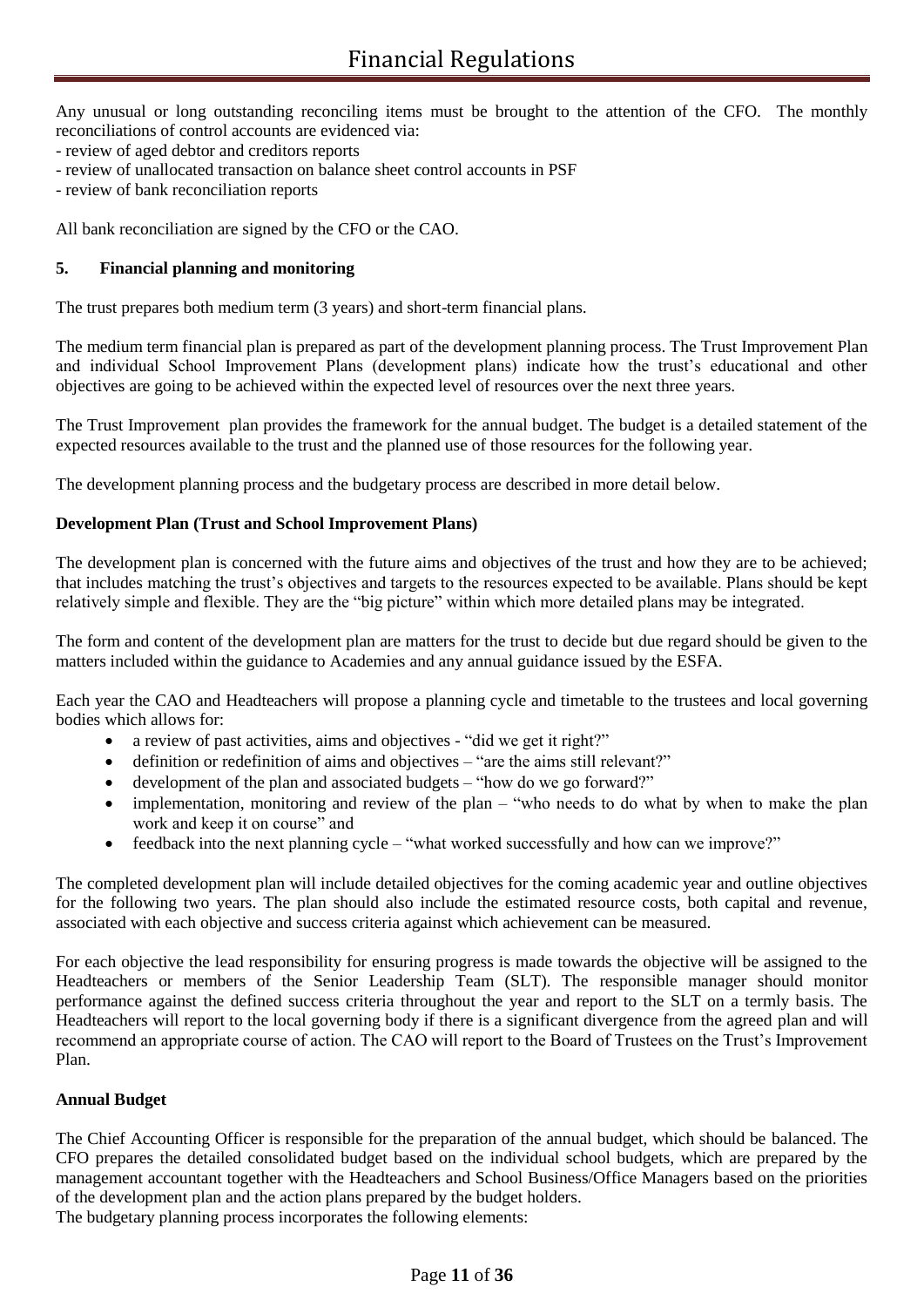- forecasts of the likely number of pupils to estimate the amount of ESFA grant receivable;
- review of other income sources available to the trust to assess likely level of receipts;
- review of past performance against budgets to promote an understanding of the trust cost base;
- identification of potential efficiency savings; and
- review of the main expenditure headings in light of the development plan objectives and the expected variations in cost e.g. pay increases, inflation and other anticipated changes;
- Asset management requirements and plans.

The draft budget of each school is presented to the respective Local Finance Committee for review, discussion and amendment if appropriate. When agreed by the Local Finance and Premises Committee, the budget is submitted to the Full Local Governing Body for formal review and approval.

The schools individual budgets and the Trust's central budget are then aggregated to obtain the Trust's consolidated budget.

The consolidated Trust budget is then presented to the Finance, Audit & Risk Committee for review and to the Trust's Board of Trustees for approval.

The individual school budgets will be communicated to all staff with responsibility for budget headings so that all relevant staff aware of the overall budgetary constraints. This is done via distribution the budget matrix and budget holder statements in August, ahead of the coming financial year.

Once approved, the budget should be promptly loaded on the trust 's financial accounting system and "fixed" as at the approval date. Any subsequent changes to the budget (virements, including changes to funding) should be in accordance with the delegation of authority and procedures described above.

A copy of the signed budget plan should be placed in the Board of Trustees' minute file and a further copy of individual school budgets should be retained by the relevant Headteachers and CFO.

Budget holders will be informed of the budget available to them as soon as the budget is approved. It is the responsibility of the budget holder to manage the budget and to ensure that the funds available are not overspent.

The budget should be seen as a working document which may need revising throughout the year as circumstances change. Formal budget reviews (reforecasting) will be undertaken termly.

The approved budget must be submitted to the ESFA by 31 July each year or within 6 weeks of receipt of the final funding letter and the CFO is responsible for establishing a timetable which allows sufficient time for the approval process and ensures that the submission date is met.

### **Monitoring and Review**

Monthly financial reports for the schools will be prepared by the management accountant from PS Financials and submitted to the CFO for review and consolidation. These reports will detail actual income and expenditure against budget for the Headteachers and at a summary level for the Local Finance Committees.

Any potential overspend against the budget must in the first instance be discussed with the CFO before any commitments are made to incur the expenditure. Expenditure to overspend the budget can only be incurred once appropriate budget virements is approved in line with the procedures outlined in this manual.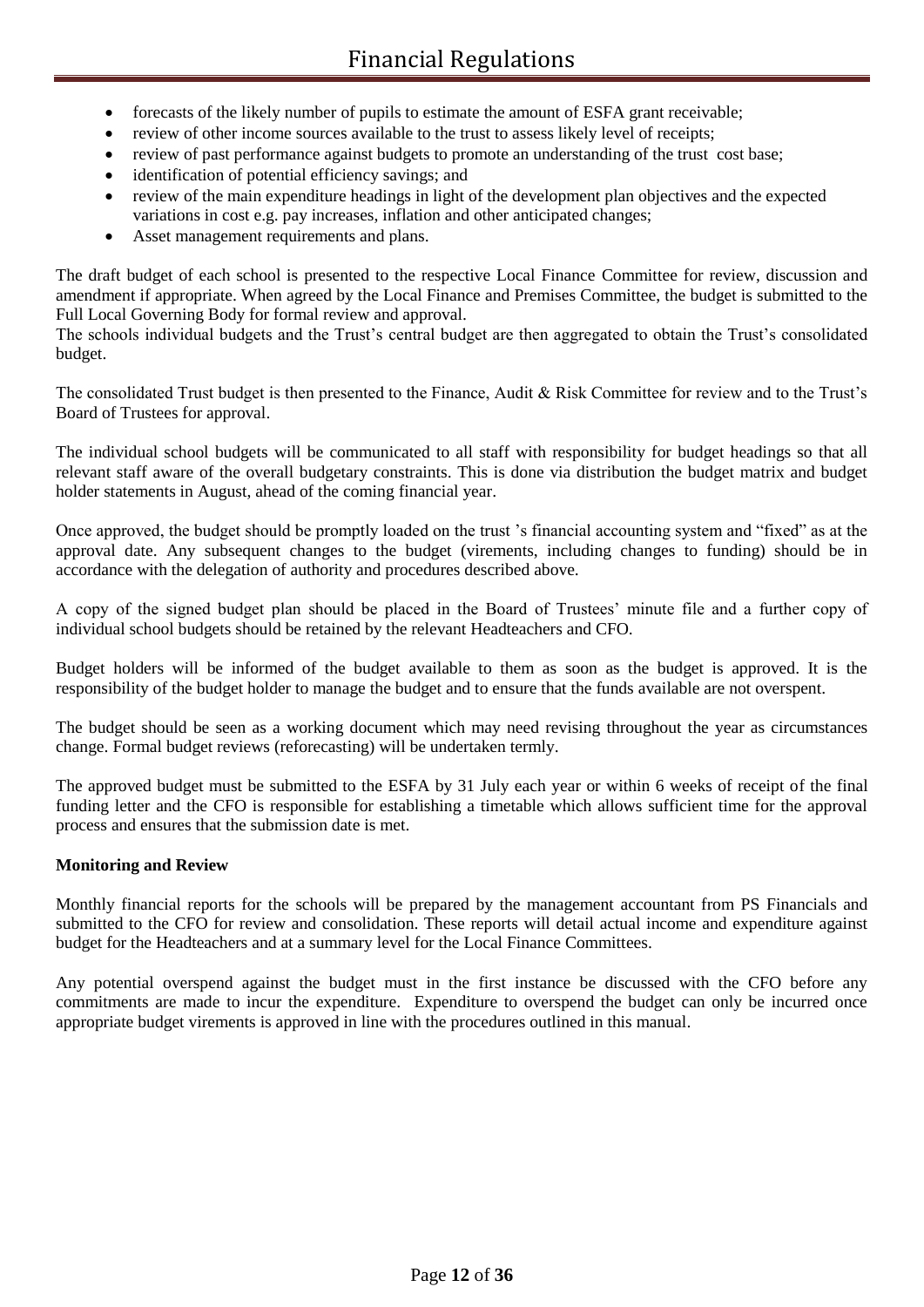A Management Information Pack will be prepared termly for the Board of Trustees presenting aggregated financial information for the Trust including:

- actual income and expenditure against budget and previous periods or years along with a commentary sufficiently detailed to draw attention to any key variances which have arisen;
- a month end balance sheet;
- a projected year end outturn;
- a rolling 12 month cash flow forecast
- a report on capital spends against budgets;
- key financial performance indicators;
- trading accounts of key operations such as catering, extended school provisions and annual visits (once a year only to LFCs) and key risk areas (e.g. extended / income generating nursery provision)

The monitoring process should be effective and timely in highlighting variances in the budget so that differences can be investigated and action taken where appropriate. If a budget overspend is forecast it may be appropriate to vire money from another budget or from the contingency.

The CFO can authorise small budget changes to a limit of £500 and the Headteachers up to £5,000. All changes of budget expenses are reported to the Local Finance Committees and Governing Body. All larger budget virements must be authorised by the Local Finance Committees or the LGB. Refer to budget virements limits detailed on page 3.

### **6. Annual Accounts and Financial Returns**

The CFO is responsible for ensuring that all financial transactions are recorded on the trust's financial accounting system in accordance with the guidelines issued by the Education Skills and Funding Agency in its Annual Accounts Directions and Financial Handbook.

The CFO is responsible for preparing the Trust's Annual Accounts in line with the requirements of the Companies Act 2006, applicable UK accounting standards including the relevant Statement of Recommended Practice (SORP) 2015 and the accounting policies agreed by the Board of Trustees.

The Board of Trustees is responsible for approving the trust's annual accounts and annual report and ensuring the annual accounts are audited and submitted to the Education Skills and Funding Agency by the required deadlines. Details of all the financial information required to disclose are as set out in the latest Accounts Direction for the year being reported.

In addition to submitting accounts to the Education Skills and Funding Agency, under section 442 (2a) of the Companies Act 2006, accounts must be filed with Companies House within 7 months of the end of the accounting period.

The trust is required to publish its audited Annual Accounts on its website promptly after approval and keep the information on its website for 3 consecutive years.

The CFO is responsible for preparing and submitting all financial returns required by the ESFA or other external bodies (i.e. VAT returns) ensuring that deadlines are met.

### **7. Payroll**

The main elements of the payroll system are:

- staff appointments;
- payroll administration and
- payments

### **Staff Appointments**

Refer to policies and procedures detailed under the same heading on page 8.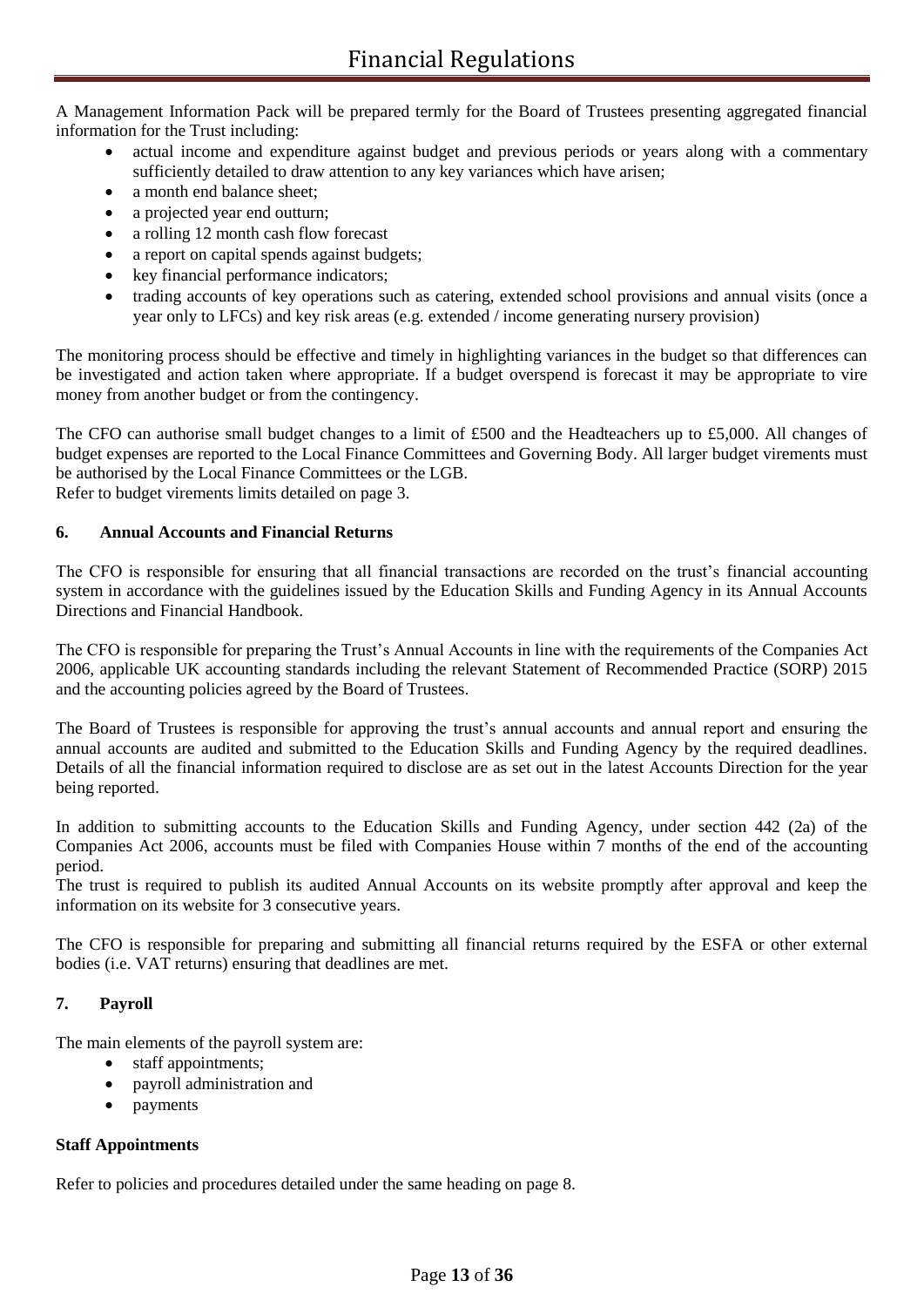### **Payroll Administration**

The trust's HR and payroll administration has been outsourced to Education Personnel Management ('EPM') since 1 September 2020

All staff are paid monthly through the payroll provider. A master file is created for each payroll run based on information provided by employer school. This includes:

- contract detail (ie. teacher or support payroll, contractual hours)
- salary;
- bank account details;
- taxation status;
- personal details and
- any deductions or allowances payable

Any changes to the master files can only be made with the express approval of the relevant Headteacher and the changes are uploaded to the EPM online portal by the School Business Manager / Office Manager on the 1<sup>st</sup> working day of each calendar month. Payroll provides a draft payroll report for review by the Headteachers, which is saved on EPM's payroll portal. After review of the draft payroll report, the Headteachers either confirm acceptance or raise queries via email to the Trust's dedicated payroll officer. After the resolution of queries, a final payroll report is saved on the portal by the provider, and the Headteachers confirm in writing (by email or online authorisation) the authorisation of the payroll, which is then followed by payments to employees. The payments are made by BACS by EPM on behalf of the Trust.

The trust operates two payroll runs, one for support staff (paid on  $15<sup>th</sup>$  of each month) and one for teachers (paid on  $25<sup>th</sup>$  of each month).

All amendments to pay such as overtime, additional hours, contract changes, terminations must be documented and authorised by the Headteacher. Reports of changes made are available on the payroll portal.

### **Authorisation and Payments**

After the payroll has been processed, but before payments are dispatched, EPM provides detailed reports of the monthly payroll via a payroll portal, which is only accessible to authorised staff through a password. These reports are:

- payslips by employee
- Detailed payroll analysis by employee, including all deductions
- Variances report comparing the payroll to previous month's pay
- Summary payroll for the month
- Payment reports on BACS amounts to employees/TP/LGPS/HMRC and other 3<sup>rd</sup> parties

The reports must be reviewed and authorised together with authority to release payment by the Headteacher and evidence of this review and authorisation is evidenced on the online portal or in saved email folders.

All salary payments are made by BACS, which is initiated by the payroll agent.

The payroll provider automatically calculates the deductions due from payroll to comply with current legislation. The major deductions are for tax, National Insurance contributions and pensions. The amounts payable are summarised on the analysis tab of the payroll report. These reported payments are reconciled to the bank statements on a monthly basis by the management accountant.

The management accountant should select one employee at random each month and check the calculation of gross to net pay to ensure that the payroll system is operating correctly.

After the payroll has been processed, EPM provides a draft payroll journal for each payroll run, which is checked to ensure accuracy by management accountant. The payroll journal is then processed in PS Financials by the management accountant and reconciled to the bank payments. management accountant,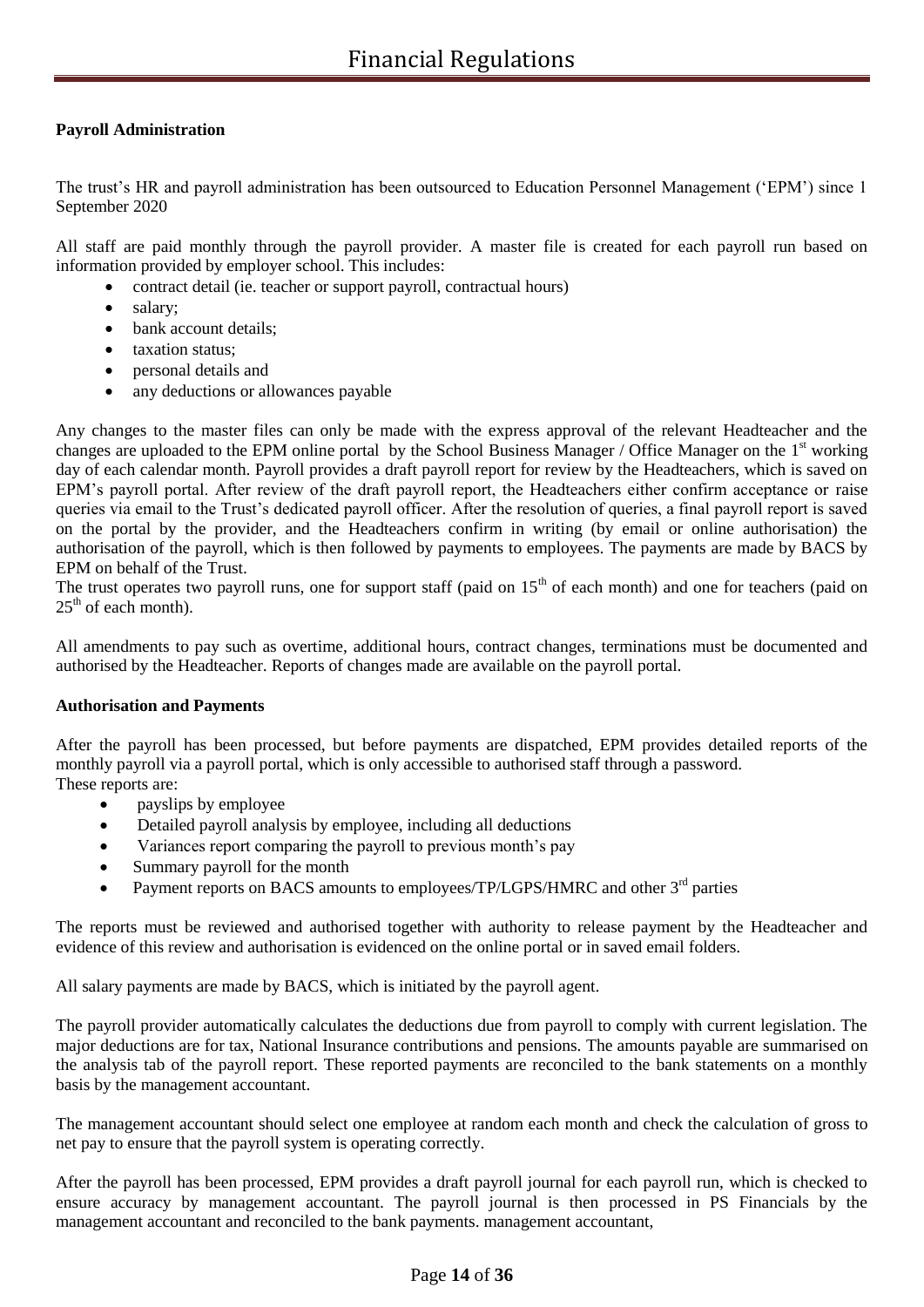Postings will be made both to the payroll control accounts and to individual cost centres. The CFO reviews the payroll control accounts each month to ensure the correct amount has been posted and allocates the payments against the charges.

On an annual basis, the Headteacher must check for each member of staff that the gross pay per the payroll system agrees to the contract of employment held on the personnel file in the Headteacher's office.

Payroll records should be kept for at least 6 years, while pension records must be retained for 40 years.

### **Non-contractual/non-statutory payments**

In line with the current Trust's Financial Handbook, any non-contractual or non-statutory severance or compensation payments offered to staff (over the limit of £50,000) must be approved by the ESFA prior to payment.

### **Novel and/or contentious payments**

All payments (including payroll) which are novel and/or contentious must be approved by the ESFA before taking place. Novel means outside of normal business activities. Contentious means those which might give rise to criticism.

### **8. Purchasing and Payments**

The trust wants to achieve the best value for money from all its purchases. This means they want to get what they need in the correct quality, quantity and time at the best price possible. A large proportion of their purchases will be paid for with public funds and they need to maintain the integrity of these funds by following the general principles of:

- **Probity**, it must be demonstrable that there is no corruption or private gain involved in the contractual relationships of the trust ;
- **Accountability, the trust is publicly accountable for its expenditure and the conduct of its affairs;**
- **Fairness,** that all those dealt with by the trust are dealt with on a fair and equitable basis.

### **Routine Purchasing**

Budget holders will be informed of the budget available to them at least one month before the start of the academic year. It is the responsibility of the budget holder to manage the budget and to ensure that the funds available are not overspent. A report detailing actual expenditure against budget (budget holder statements) will be supplied to each budget holder a week after the end of each month and budget holders are encouraged to keep their own records of orders placed but not paid for.

Budget-holders are responsible for requesting the purchase of items or services using the internal order form, which must be authorised by the Headteacher. A quote or price must always be obtained before any order is placed. Automated order authorisation is planned to be implemented during the 2020/21 financial year, which will be facilitated via the PS Online purchasing module of PS Financials.

On receipt of the authorised internal order form, the Finance Assistant of each school will determine that the appropriate budget has sufficient funds to meet the order and raise the order in PS Financial to create the commitment in the financial system. The sequentially numbered order form is then printed from the system and sent to the supplier or emailed to the supplier.

A check slip must be attached to all orders where the various stages of processing and checks undertaken can be recorded. The un-invoiced orders should be filed in the Outstanding orders file, which should be checked by the management accountant/Finance Officer each month end to ensure that long outstanding orders are queried with the budget holders/suppliers.

PS Financial has a budget checking function, which rejects orders if it would result in a budget overspend. If the budget checking has failed for an order then the budget holder should discuss this with the CFO or Headteacher to identify potential budget virements.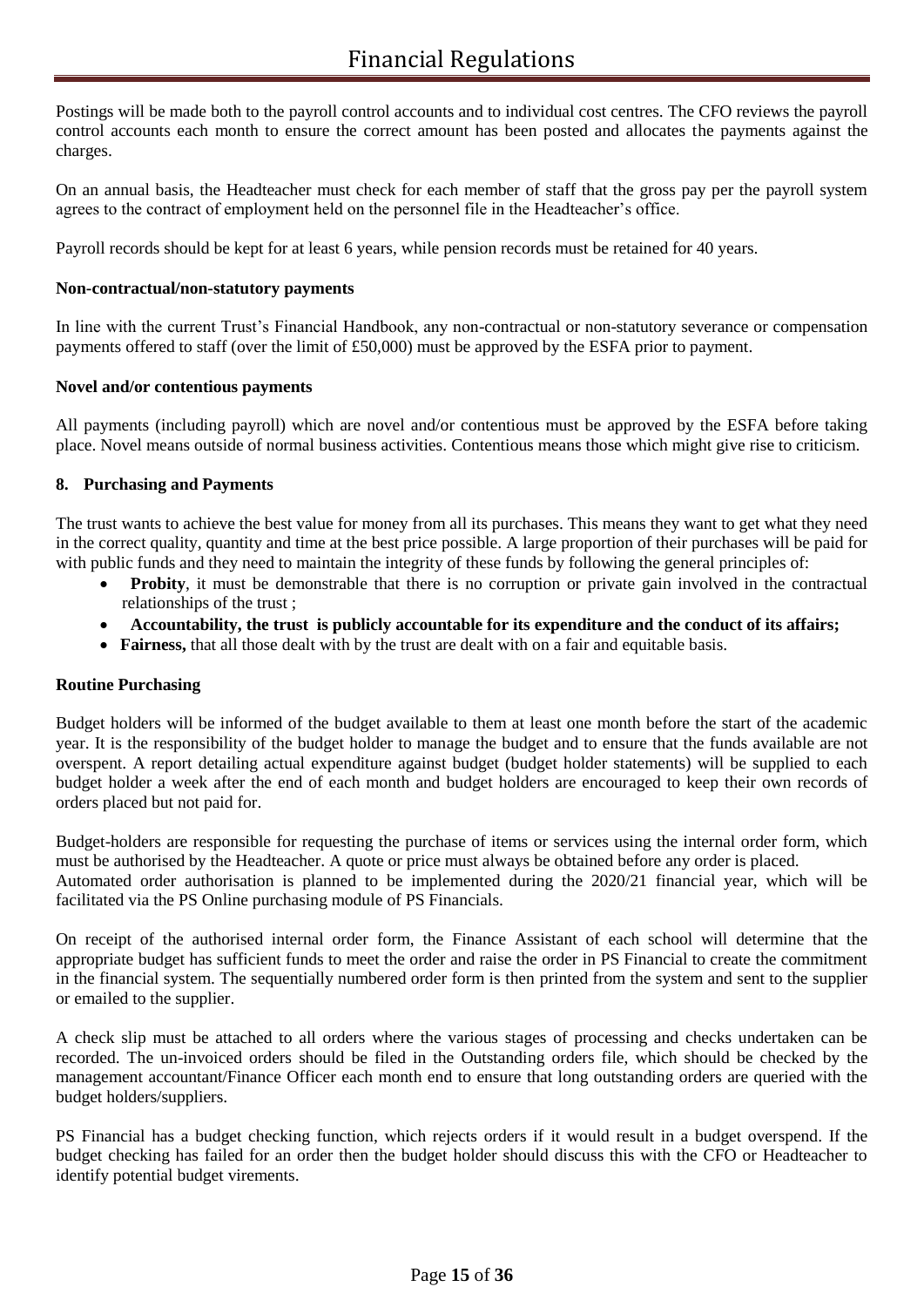Any urgent order that is placed verbally should be entered onto the accounting system as soon as possible so that a purchase order can be set up to register the financial commitment. It is not acceptable to wait until the invoice/delivery note is received before entering a commitment onto the accounting system.

The budget holder must make appropriate arrangements for the delivery of goods to the trust. On receipt the budget holder must undertake a detailed check of the goods received against the goods received note (GRN) and make a record of any discrepancies between the goods delivered and the GRN. Discrepancies should be discussed with the supplier of the goods without delay and notified to the finance office.

If any goods are rejected or returned to the supplier because they are not as ordered or are of sub-standard quality, the Finance Office should be notified. The Finance Assistant will keep a central record of all goods returned to suppliers.

All invoices should be sent to the Finance Office and will be checked against the original order for accuracy (and delivery notes where appropriate) and entered promptly on the Trust's financial accounting system by the Finance Assistant. The unique document number of the invoice posted must be marked on the check slip attached the order. The invoices should then be attached to the order and filed in the relevant invoice file (order or non-order invoices) in sequential order.

If a budget holder is pursuing a query with a supplier the Finance Office must be informed of the query and periodically kept up to date with progress.

At the end of each month the management accountant will produce a list of outstanding invoices from the purchase ledger (Aged creditor report) and this will be reviewed by the School Business Manager/ Office Manager or the CFO. The Headteacher will indicate on the list the invoices that should be paid.

The relevant staff member (per the segregation of duties s chart for each school) will then prepare the payment run in PS Financials and generate the cheques required or BACS payments. The cheques/BACS request and associated paperwork must be authorised by two of the nominated signatories. The primary payment method is now via BACS in both academies. If a signatory is authorised to both launch a BACS payments via Lloyds Commercial and authorise payments online, they must not self-authorise, therefore another signatory must authorise such payments. Appropriate rules are set up on Lloyds Commercial to avoid self-authorisation.

Once the BACS payment has been made and cheques have been dispatched to suppliers, per the segregation of duties chart for each school, invoices should be stamped as PAID and note the unique payment document number on the attached check slip/attach the system generated remittance advice to the invoice and then place it in the appropriate invoice file.

Copy invoices are not to be paid unless exhaustive checks have been performed to confirm that payment has not previously been made. References back to the original order are to be made in every case. Once the checks have been made, the invoice should be signed to confirm this and endorsed "copy invoice not previously passed for payment". Under no circumstances are payments to be made against supplier statements.

### **Orders over £5,000 but less than £50,001**

At least three written quotations should be obtained for all orders between £5,000 and £50,000 to identify the best source of the goods/services. Written details of quotations obtained should be prepared and retained by budget holders for audit purposes. Telephone quotes are acceptable if these are evidenced and emailed confirmation of quotes has been received before a purchase decision is made.

### **Orders over £50,000**

All goods/services ordered with a value over £50,000, or for a series of contracts which in total exceed £50,000 must be subject to formal tendering procedures. Purchases over £118,000 (threshold from 01/01/21) the Find a Tender service at<https://www.gov.uk/find-tender> should be used. This replaces the EU's Tender Electronic Daily form 1st January 2021 for high value contracts in the UK.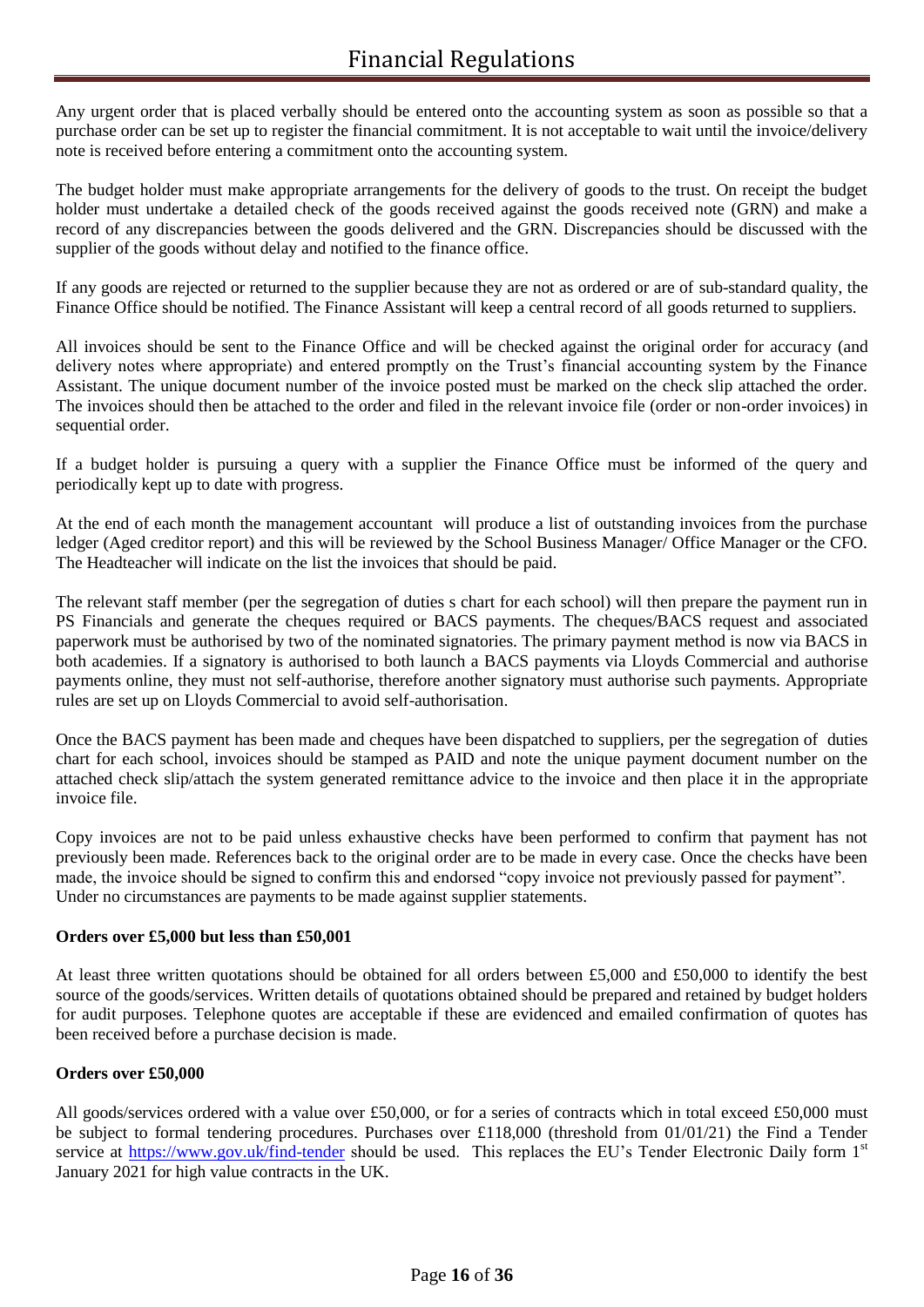### **The Trust's Competitive Tendering Policies and Procedures are detailed under section 9 below.**

### **Internet Purchases**

At all times, the same rigour of internal control must be placed on internet purchases as is normally applied to standard procurement with regard to separation of duties, authorisation and controls.

The Business Manager / Office Manager / Finance Assistant /Admin Assistant will be authorised to place online purchases. Requests should be made to the Finance Assistant from the budget holder in the normal manner on an official order form, which is authorised by the Headteacher.

It is the responsibility of the budget holder to ensure the internet is the most appropriate means for procurement. Where possible the official order number should be quoted on the internet order as a cross reference.

The internet order must be raised in the name of the school within the Trust with the school's address, not to an individual.

The preferred method of payment for internet purchases will be the request of an invoice from the supplier, which can be paid via the Trust's normal payment route.

Payment by an individual's personal credit/debit card should only be considered when the above options have been exhaustively attempted and failed and it is expected to be only in exceptional case rather than the norm. The approved authorisation procedures for purchases should still be adhered to and the Trust retains the right to refuse to reimburse the individual if the Trust's procedures are not followed. Reimbursement to individuals should be made in the normal manner upon production of an original invoice/receipt.

Supplier invoices, delivery notes and all relevant documentation should be obtained for all internet purchases and retained within the normal filing system. This is especially important if the Trust is to recover any VAT element.

All purchases should only be made from secure websites that the Business Manager/Office Manager/Finance Assistant/Office Assistant has gained reassurance they are safe and free from fraudulent activity. The use of online auction websites is not recommended.

### **Purchase Cards (credit or debit cards)**

Purchase cards may be issued by schools within the trust to key staff members (i.e. Headteachers, members of SLTs and School Business Managers only) to purchase items for the school instead of using petty cash. These key staff members are generally the authorised signatories, although a senior administrative member of staff may be given authorisation, at the Headteacher's discretion.

Purchase cards are issued in the name of schools within the Trust with an authorised total spend limit of £15,000 (or lower) for all cards in a month (per school for credit cards).

The cards are held by the authorised users and they are responsible for keeping the cards safe at all times.

The card holders are only authorised to use the cards for purchases on behalf of the trust and understand that **personal use is not permitted under any circumstances.**

Purchase cards should only be used where the normal payment methods (cheques/BACS) are not possible/feasible (i.e. internet purchases in some cases) and it should not be used to circumvent the approved payment procedures. Supplier invoices should not be paid via purchase cards.

The routine purchase procedures with regards to authorised internal order forms are required to be followed prior to use of the purchase card. The cardholders are only authorised to use the purchase cards for purchases below £4,999 for items ordered using the internal order forms or up to  $\pounds 200$  if it is used for purchases to replace the use of petty cash.

The cardholder must retain/obtain all relevant receipts (VAT receipts), delivery notes and invoices in relation to each card purchase, which should be forwarded to the Finance Assistant/Admin Assistant for processing in the accounting system as soon as possible after the transaction has taken place.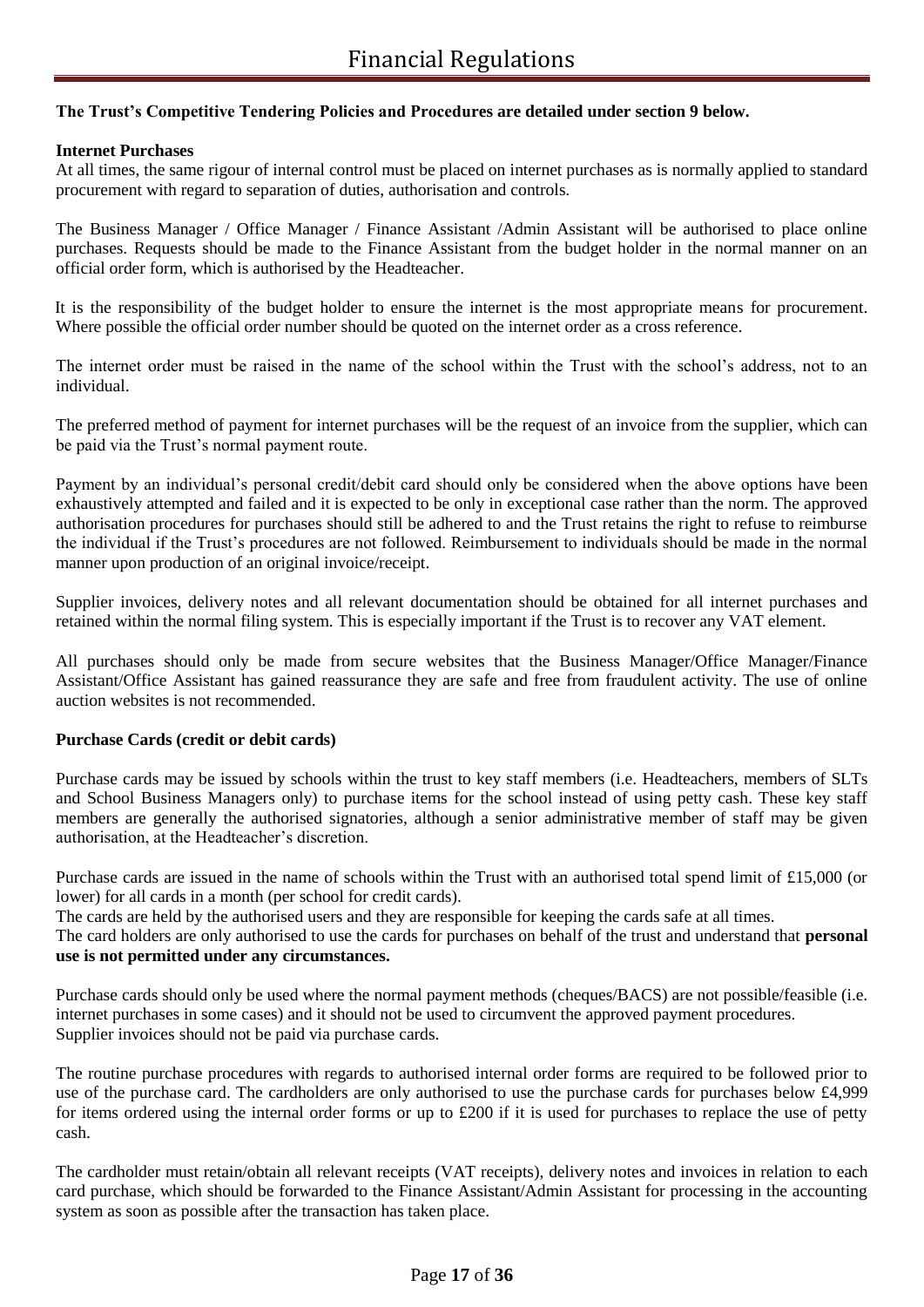Credit card transaction are recorded on the credit card control account, which is reconciled to the monthly credit card statement by the Finance Officer/Admin Officer and checked by the management accountant each month end.

The debit card payments are recorded on the bank account in the accounting system and reconciled via the monthly bank reconciliation process by the management accountant

All relevant documentation with regards to card purchases should be filed in the relevant Credit Card/Debit Card transaction files.

The misuse of purchase cards are strictly forbidden and may result in disciplinary procedures against the member of staff involved.

### **Petty Cash**

The schools within the trust maintain a maximum petty cash balance of £500 at each school. The cash is administered by a member of the office staff as detailed in the financial duties chart for each school and is kept in each school office's lockable cash-tin or safe.

The only deposits to petty cash should be from cheques cashed specifically for the purpose (e.g.float).

The receipt should be recorded in the petty cash book and the accounting system with the date, amount and a reference, normally the cheque number, relating to the float. All other cash receipts for whatever reason should be paid directly into the bank.

In the interests of security, petty cash payments will be limited to £30. Higher value payments should be made by BACS or cheque directly from the main bank account as a cash book payment.

All purchases made through petty cash, regardless of size, should be pre-authorised.

All payments made must be supported by VAT receipts for the goods purchased, along with an appropriate voucher signed by the member of staff receiving the cash.

The relevant member of staff is responsible for entering all transactions into the petty cash book and the accounting system on a weekly basis.

The School Business Manager is responsible for reconciling the petty cash account each month. The reconciliation will involve matching cash in hand, plus the value of receipts and vouchers received for claims made against the imprest value.

Petty cash count must be undertaken at each month end and a petty cash count sheet completed and signed by two members of staff must be sent to the CFO as evidence.

Unannounced cash counts should be undertaken by the CFO once a term to ensure that the cash balance reconciles to supporting documentation.

Petty cash should be held in a locking cash box in the school office and put in either a locked cupboard or safe overnight.

### **Lease Agreements**

The Trust may only take out operating leases and must not enter into a finance lease agreement without the approval of the ESFA. An operating lease means entering into an agreement to rent equipment whereas a finance lease is equivalent to committing the trust to a loan, for which permission from the ESFA is required.

The Trust will consider the following when taking out/renewing lease agreements:

- Independent procurement advice on leases, i.e. DfE advice in the Academies Procurement Resource Buying for Your Trust
- Schemes that include 'cashback' or 'free' or subsidised equipment/goods should be avoided.
- Leasing agreements will only be made where the financial arrangements are such that they benefit the Trust and the Finance Committee have given their approval.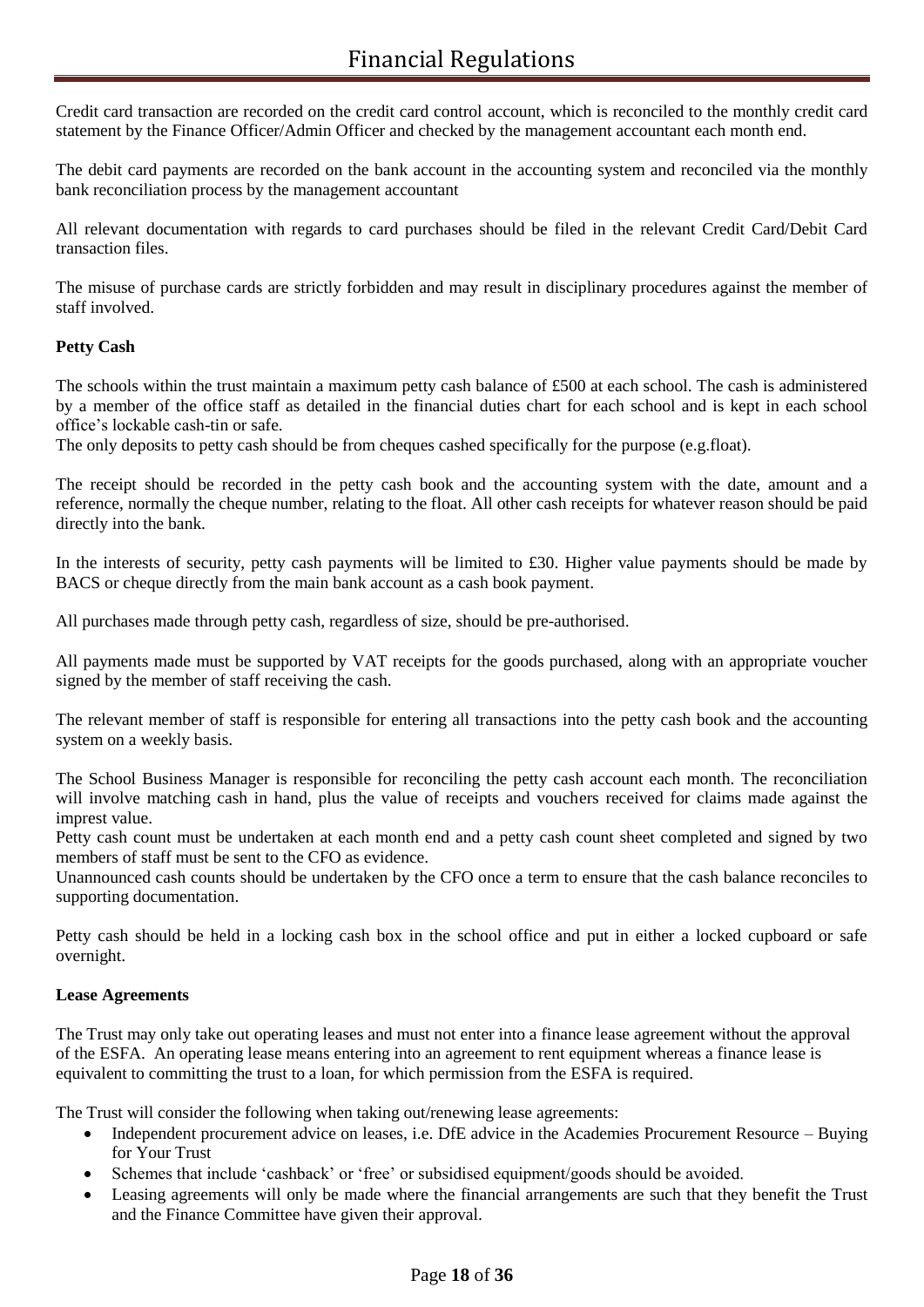- **For leases above £10,000 over the term of the lease, approval must come from the Full Local Governing Body before any lease is signed.**
- Once approval has been given, lease agreements should be signed by the Headteacher on behalf of the Governors.
- The Headteacher will be responsible for ensuring that all leasing agreements are kept under review and that appropriate arrangements are made for renewals. Some agreements will require the trust to give notice of termination even though an expiry date has been specified (always check the small print).

Any lease entered into must meet the following criteria:

- Ownership of the asset must remain with the leasing company and there is no option for the Trust to purchase the asset at any time;
- Any extension of the lease must be at open market values;
- The Trust will not benefit from any sale proceeds of the asset;
- The termination value of the lease is equal to or exceeds 10% of the value of the asset at the commencement of the lease.

### **9. Competitive Tendering**

### **Introduction to Tendering**

Approval of contracts over £50,000 will only be made following the trust 's competitive tendering procedure. If the trust is undertaking a high-value or qualifying purchase an Invitation to Tender must be issued as part of the process. An Invitation to Tender (ITT) is a pack of documents sent out to potential suppliers inviting them to submit a bid. For more specialist or complex works and purchases, the trust may choose to appoint a professional third party to carry out the tender process on their behalf (i.e. procurement consultant, architect). If a third party is used, it is expected to apply these regulations with the same rigour and ensure that the principles of the Office of Government Commerce (OGC) Procurement Policy and Standards Framework are adhered to.

From 1 January 2021, amendments to the Regulations in relation to the withdrawal of the UK from the EU have come into force. This means that, whilst the framework and principles underlying the public procurement regime (the procurement procedures, financial thresholds, etc.) have not substantially changed, contracting authorities will be required to publish public procurement notices for new procurements to the new UK e-notification service, Find a Tender (FTS): [https://www.find-tender.service.gov.uk](https://www.find-tender.service.gov.uk/) instead of the Official Journal of the European Union's Tenders Electronic Daily (OJEU/TED).

### **Forms of Tenders**

There are three forms of tender procedure: open, restricted and negotiated and the circumstances in which each procedure should be used are described below.

- **Open Tender:** This is where all potential suppliers are invited to tender. The budget holder must discuss and agree with the CFO how best to advertise for suppliers e.g. general press, trade journals or to identify all potential suppliers and contact directly if practical. This is the preferred method of tendering, as it is most conducive to competition and the propriety of public funds.
- **Restricted Tender:** This is where suppliers are specifically invited to tender. Restricted tenders are appropriate where:
	- o there is a need to maintain a balance between the contract value and administrative costs,
	- o a large number of suppliers would come forward or because the nature of the goods are such that only specific suppliers can be expected to supply the trust 's requirements,
	- o the costs of publicity and advertising are likely to outweigh the potential benefits of open tendering.
- **Negotiated Tender:** The terms of the contract may be negotiated with one or more chosen suppliers. This is appropriate in specific circumstances:
	- o the above methods have resulted in either no or unacceptable tenders,
	- o only one or very few suppliers are available,
	- o extreme urgency exists,
	- o additional deliveries by the existing supplier are justified.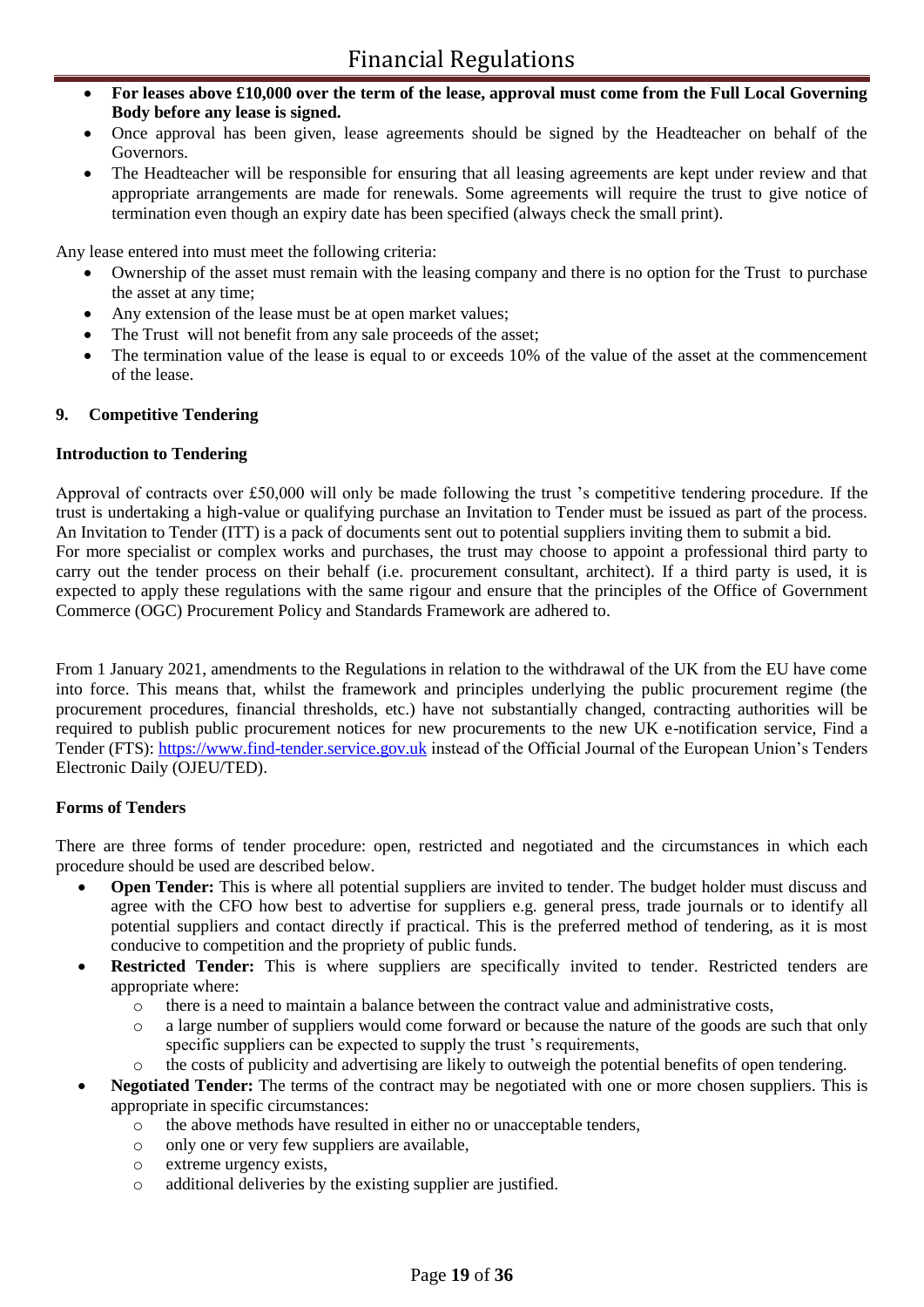### **Preparation for Tender**

Full consideration should be given to:

- objective of project
- overall requirements
- technical skills required
- after sales service requirements
- form of contract.

It may be useful after all requirements have been established to rank requirements (e.g. mandatory, desirable and additional) and award marks to suppliers on fulfilment of these requirements to help reach an overall decision.

### **Invitation to Tender**

If a restricted tender is to be used then an invitation to tender must be issued. If an open tender is used an invitation to tender may be issued in response to an initial enquiry.

An invitation to tender should include the following:

- introduction/background to the project;
- scope and objectives of the project;
- technical requirements;
- implementation of the project;
- terms and conditions of tender and
- form of response.

### **Aspects to Consider**

### *Financial*

- Like should be compared with like and if a lower price means a reduced service or lower quality this must be borne in mind when reaching a decision.
- Care should be taken to ensure that the tender price is the total price and that there are no hidden or extra costs.
- Is there scope for negotiation?

### *Technical/Suitability*

- Qualifications of the contractor
- Relevant experience of the contractor
- Descriptions of technical and service facilities
- Certificates of quality/conformity with standards
- Quality control procedures
- Details of previous sales and references from past customers.

### *Other Considerations*

- Pre sales demonstrations
- After sales service
- Financial status of supplier. Suppliers in financial difficulty may have problems completing contracts and in the provision of after sales service. It may be appropriate to have an accountant or similarly qualified person examine audited accounts etc.

### **Tender Acceptance Procedures**

The invitation to tender should state the date and time by which the completed tender document should be received by the trust. Tenders should be submitted in plain envelopes clearly marked to indicate they contain tender documents. The envelopes should be time and date stamped on receipt and stored in a secure place prior to tender opening. Tenders received after the submission deadline should not normally be accepted.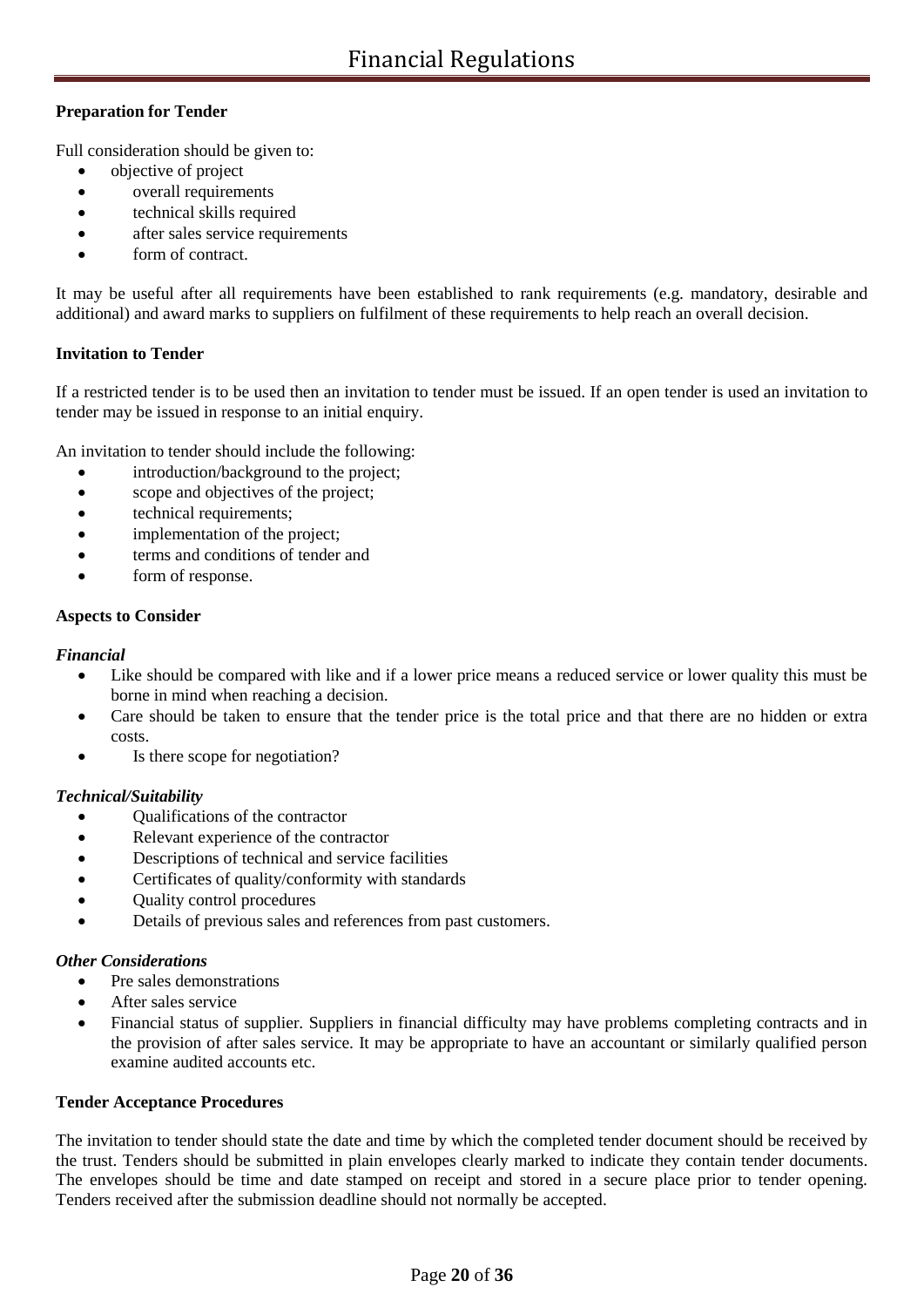### **Tender Opening Procedures**

All tenders submitted should be opened at the same time and the tender details should be recorded. Two persons should be present for the opening of tenders, usually the CFO and the Headteacher. In case of unavailability of one or both of them, the Business Manager and one of the Assistant Heads may open the tenders.

A separate record should be established to record the names of the firms submitting tenders and the amount tendered. This record must be signed by both people present at the tender opening.

### **Tendering Evaluation Procedures**

In order to achieve fair evaluation and best value, a minimum of 3 valid tenders should be obtained to conclude the tendering process. In any consideration of less than that number being received, the Local Governing Body should consider whether this is sufficient and consider re tendering. Decisions to go ahead should be fully documented

The evaluation process should involve at least two people (generally the CAO/Headteacher and CFO). Those involved should disclose all interests, business and otherwise, that might impact upon their objectivity. If there is a potential conflict of interest then that person must withdraw from the tendering process.

Those involved in making a decision must take care not to accept gifts or hospitality from potential suppliers that could compromise or be seen to compromise their independence.

Full records should be kept of all criteria used for evaluation and for contracts over £50,000 a report should be prepared for the FAR highlighting the relevant issues and recommending a decision. For contracts under £50,000 the decision and criteria should be reported to the Local Finance & Premises Committee.

Where required by the conditions attached to a specific grant from the ESFA, the department's approval must be obtained before the acceptance of a tender.

The accepted tender should be the one that is economically most advantageous to the trust . All parties should then be informed of the decision.

Where a tender other than the lowest has been accepted, the reasons for its acceptance must be documented and reported to the Governing Body/FAR. All decisions made must be justified and recorded as such in the minutes of that meeting for future reference.

A copy of the tender documentation should be held on site for easy reference as required.

Acceptance of any tender will be confirmed to the contractor in writing and no work shall be started until this has been done.

Any contracts awarded will include a paragraph to the effect that any contractor will be prohibited from transferring or assigning, directly or indirectly, any portion of the contract to any other person or contractor, without the written permission of the Governing Body/FAR.

### **10. Income**

The main sources of income for the trust are the grants from the ESFA and the London Borough of Newham. The receipt of these sums is monitored directly by the CFO who is responsible for ensuring that all grants due to the trust are collected and reconciled to the accounting records.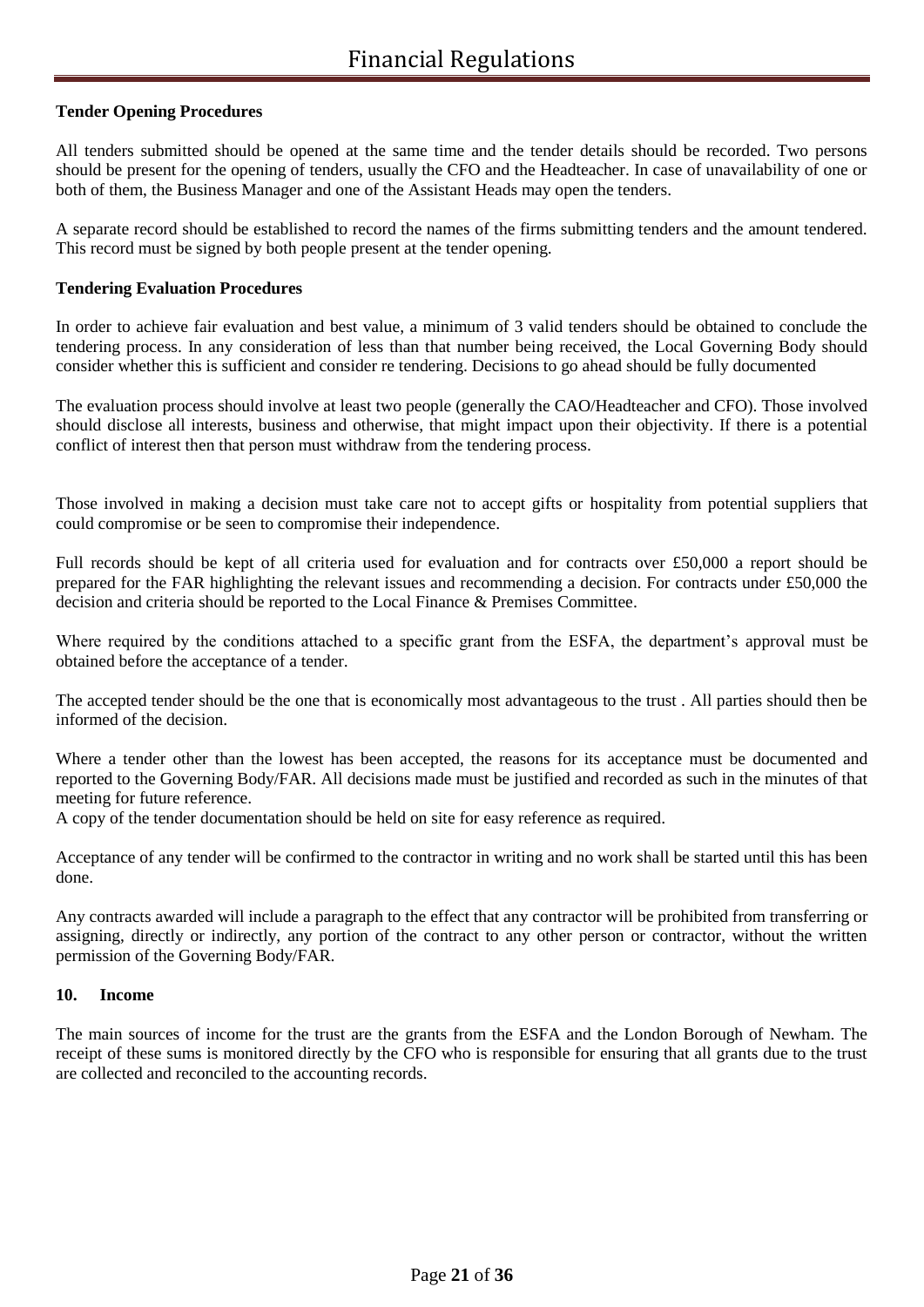The trust also obtains income from:

- parents, mainly for educational visits and extended school provisions (HSDN, breakfast club, after school clubs, 6 o'clock club, FT nursery etc)
- VAT reimbursements
- Other public bodies (insurance claims, student grants, polling station fee)
- the public, mainly for sports/hall lettings (karate club), site manager's rent (St Helen's)
- Other local schools sale of services (mentoring, course fees etc), recharge for cost incurred re partnership projects (FOV)
- Bank interest

### **Grants received and other non-cash/cheque income**

The Business Manager/Office Manager is responsible for entering the grant income onto the trust's accounting system based on the remittance advices received from the grant giving body (primarily ESFA and London Borough of Newham). Where income received in the bank without remittance advice, the Business Manager/Office Manager will request supporting documentation from the relevant body.

The Business Manager/Office Manager is responsible for entering all other income received in the bank (i.e. bank interest, sales income , Site Manager's rent, and fees for courses) onto the trust's accounting system ensuring the appropriate supporting documentation is maintained.

No debts should be written off without reasonable attempts made to recover it. Refer to debt write off limits on page 3.

### **Cash and cheques received in the school**

The Business Manager/Office Manager is responsible for entering all the income received in the school onto the trust's accounting system weekly. This should be based on the completed record sheet (where applicable) prepared by the Admin Assistant of the amount received, the name of the person/organisation making the payment, the date the payment is received, and the method, i.e. cash or cheque.

The income received in the school will be banked using a paying in books and the transaction should be recorded to the paying in control account in PS Financials, which will be reconciled monthly by the management accountants.

All income received by the trust should be banked *in full* at least fortnightly (schools use secure collection by G4S) or earlier depending on the amount. The insurance policy cover for cash and cheques held on site must not be exceeded. However, if a high level of income is expected e.g. proceeds for residential or visit abroad, the insurer must be informed to obtain additional short term cover, and the income must then be banked as soon as is practicable**.**

Personal cheques should not be cashed.

When income is banked the record sheet must be totalled in value in order to provide a clear cross reference to the value entered on the bank paying in slip. The bank paying in slip number should then be entered onto the record sheet to assist in providing a clear and simple audit trail.

When banking money received (either cash or cheques) the bank paying in slips will be completed in full, clearly showing the split between cash and cheques, and each cheque will be listed separately.

Income received by the trust in relation to extended school provision (breakfast club, 6 o'clock club, FT nursery, course fees) or residential educational visits will be acknowledged to the payer by issue of a receipt. Copies of receipts issued should be retained for future reference, e.g. to resolve a dispute over payment.

### **Custody**

Official, pre-numbered trust receipts should be issued for all cash and cheques received where no other formal documentation exists. All cash and cheques must be kept in the Finance Office safe prior to banking. Banking should take place fortnightly or more frequently if the sums collected exceed the insurance limit on the Finance Office safe/cash-box.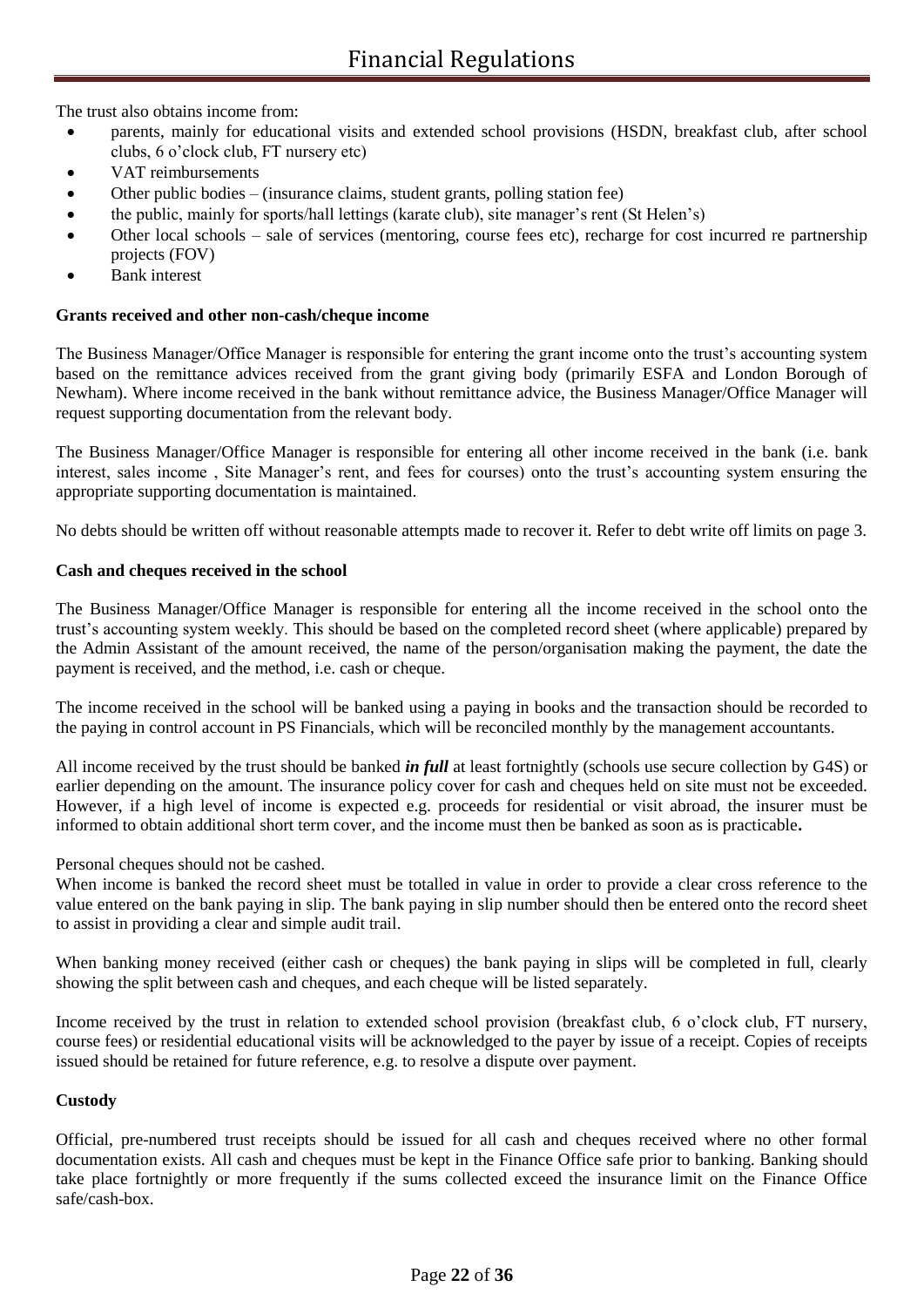Monies collected must be banked in their entirety in the appropriate bank account. The Business Manager/Office Manager is responsible for preparing reconciliations between the sums collected, the sums deposited at the bank and the sums posted to the accounting system.

### **SchoolMoney / Parentpay / Payplus (online cash collection system)**

The schools within the Trust use various online payment systems enabling parents to pay for services (clubs), uniform and educational visits via an automated portal It also enables staff to pay for meals The aim of the system is to make it easier for parents to pay for services, reduce cash handling in the school offices and utilised office staff time more efficiently.

The Admin Officer or Finance Officer set up the "items to pay for" for each pupil (e.g. breakfast club, visits). The parents can log onto the system using their unique log in names/password and select the items to pay for with their bank cards.

A daily report is then obtained by the Business Manager/Office Manager from the SchoolMoney/Parentpay/Payplus system detailing the individual items paid and amount paid by pupil, which is then reconciled to the relevant school's bank statement and then posted in PS Financials. The report is then files as a backup for income received.

Reports showing the outstanding balances owed by each pupil (parent) can be obtained from the system enabling the Admin Officer to contact relevant parents if needed but also assist in the monthly monitoring by the Admin Officer.

Any oustanding balances over £100 per parent/staff must be reported to the Headteacher on a monthly basis to ensure that unpaid debts are not accumulating without corrective action taken.

### **Curriculum Visits/Educational Visits**

A member of the office staff, as detailed in the financial duties chart for each school, will prepare a record sheet/set up the visit on the SchoolMoney/Parentpay/Payplus system for each student intending to go on the curriculum/educational visit showing the amount due. Note: all parental contributions for subject visits are voluntary; therefore no debtor balance occurs in case of non-payment by a student.

The parents are encouraged to pay online (see section above), use of cash is only accepted in exceptional circumstances. The Admin Assistant/Office Manager is responsible for recording the monies collected on the record sheet/online payment system against the student making the payment. No receipts are issued for curriculum visits.

The Admin Assistant should maintain an up to date record for each student showing the amount paid and the amount outstanding. This record should be sent to the class teacher on a weekly basis if relevant.

The income received via SchoolMoney/Parentpay/Payplus will be recorded in PS Financial as described in the section above.

### **Residential Visits and Extended School Income**

The income for residential trips are administered and collected by the Admin Assistant in the same way as described above using the school's online payment system..

Students/parents should make payment online, use of cash is only accepted in exceptional circumstances., Official trust receipt will be issued for all payments. In case of non-payment for international or residential visits, the Admin Assistant/Office Manager will contact the parents to collect the contribution.

The income received will be banked and recorded on the trust 's accounting system as described above in sections Cash and Cheques received in the school/SchoolMoney.

There are separate cost centres (accounts) set up in PS Financials for each residential/annual visits and extended school provision to record all income and expenditure incurred. Annual trading accounts will be prepared by the CFO to enable the assessment and monitoring the trust's financial contribution to all residential trips/extended school provision.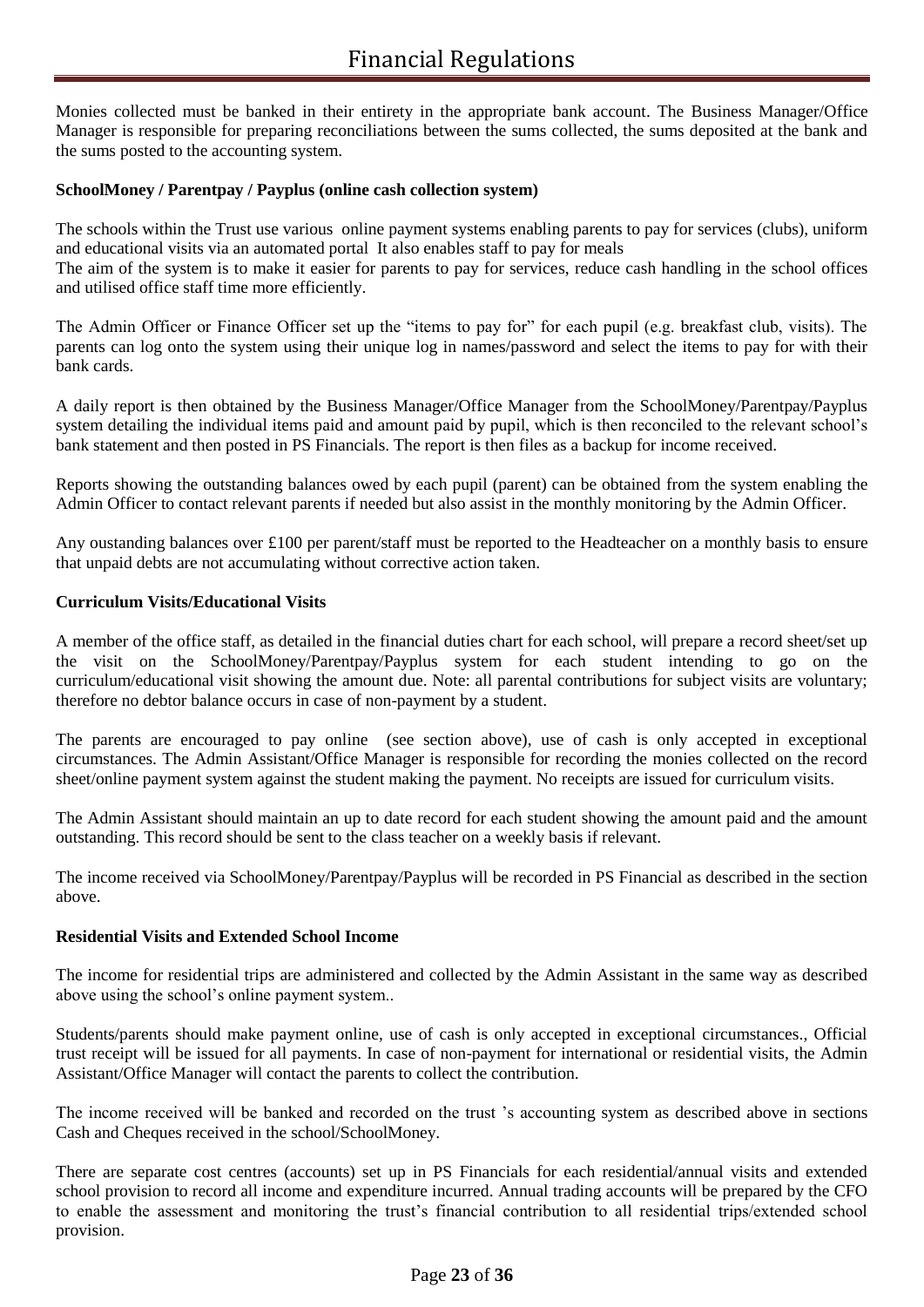Heaven Sent Day Nursery (St Francis') will investigate the possibility of invoicing parents termly in advance for the Heaven Sent Nursery places during 2020/21 financial year.

### **Lettings**

The trust's premises are the responsibility of the Board of Trustees, who delegated authority to the school's Local Governing Bodies to permit organisations or individuals use of any part of the premises. All lettings should comply with the school's Lettings and Charging Policy.

The Business Manager/Office Manager is responsible for maintaining records of bookings of facilities and for identifying the sums due from each organisation. Payments must be made in advance for the use of facilities wherever possible.

The Business Manager/Office Manager will establish a sales ledger account for each organisation and produce a sales invoice from the accounting system.

Organisations using the facilities should be instructed to send all payments to the Finance Office. Payments by BACS should be encouraged whenever possible.

The management accountant will review the Sales ledger report (aged debtors) each month end to identify any long outstanding debtor balances. The Business Manager/Office Manager will chase outstanding debts and ensure that no facilities are used by the relevant debtor unless payment has been received by the school.

In the absence of specific terms agreed with the hirer (usually payment in advance, payment terms will be 28 days from date of hire. If payment has not been received by the due date, the following will apply:

| (a) | 28 days after date of hire           | First reminder letter to be issued. At         |
|-----|--------------------------------------|------------------------------------------------|
|     |                                      | this point all future hire dates will be       |
|     |                                      | suspended pending payment in full.             |
| (b) | 14 days after first reminder letter  | Second reminder letter to be issued            |
|     |                                      | advising the hirer that non-payment could      |
|     |                                      | result in referral to the trust 's legal       |
|     |                                      | services provider.                             |
| (c) | 14 days after second reminder letter | Issue report to the Local Governing            |
|     |                                      | <b>Body</b> for advice on how to proceed (e.g. |
|     |                                      | referral to trust 's legal services provider   |
|     |                                      | for recovery of debt).                         |

If, having taken legal advice, it is determined that the debt is not recoverable it will need to be 'written off' following the appropriate authorisation process.

No debts should be written off without authorisations. Delegation of authority of authorise write offs are detailed on page 3 of this manual.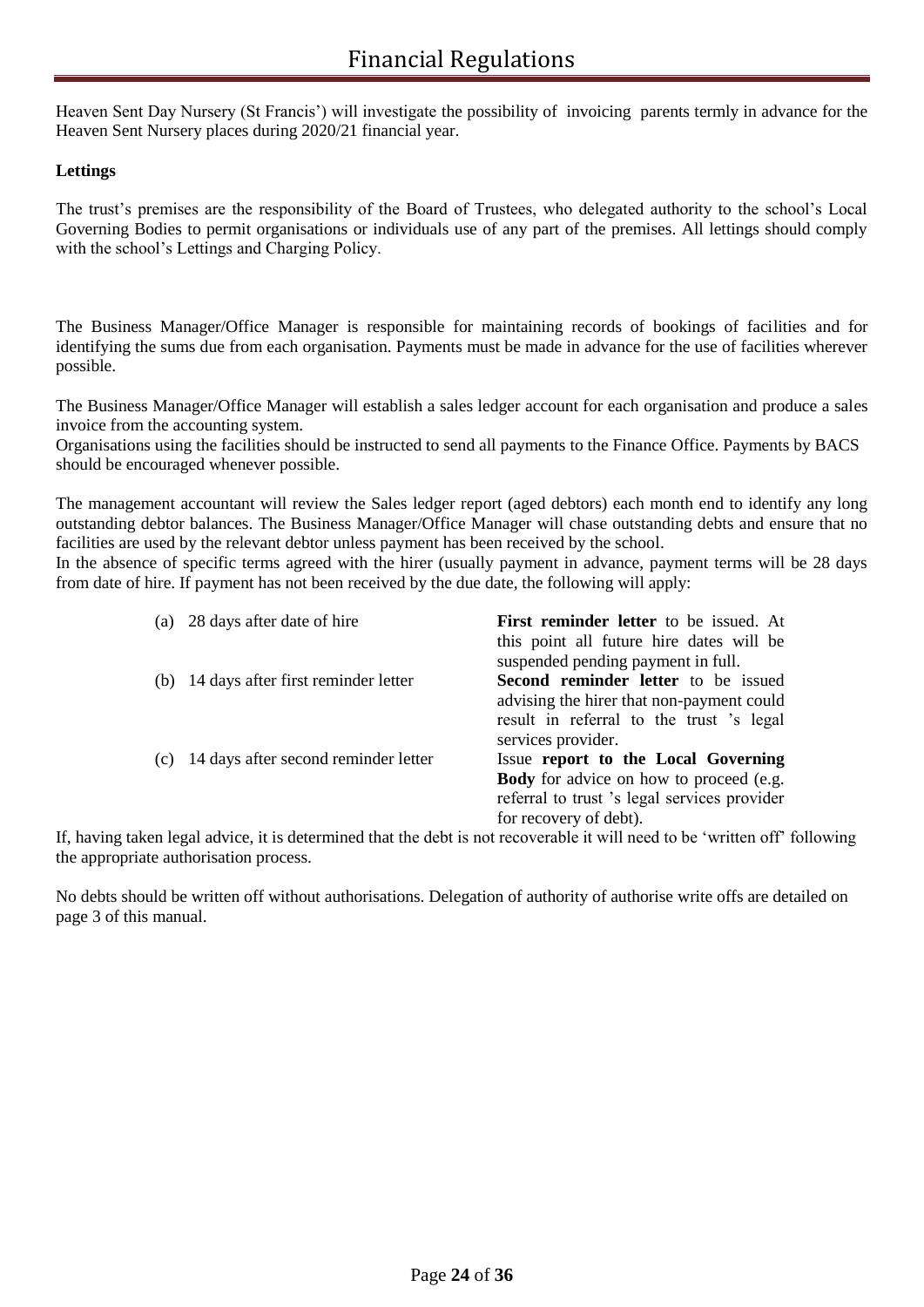### **11. Cash Management, Banking and Investments**

### **Bank Accounts**

The opening of all accounts must be authorised by the governing body who must set out, in a formal memorandum, the arrangements covering the operation of accounts, including any transfers between accounts and cheque signing arrangements. The operation of systems such as Bankers Automatic Clearing System (BACS) and other means of electronic transfer of funds (i.e. Direct Debits and Standing Orders) must also be subject to the same level of control.

The trust's bank accounts are held at Lloyds Bank's managed by their Academies Team.

The trust uses on-line banking via Lloyds Commercial Banking to monitor the bank balances and obtain bank statements whenever required. Access to Lloyd Commercial Banking is restricted to the Headteachers, CFO and the Business Manager/Office Manager and secondary payment signatories (Deputy and Assistant Head teachers)

Further details are included on the schools' Bank Mandate.

### **Borrowing**

The bank has been instructed not to allow any bank account operated by the trust to become overdrawn. In line with the Academies Financial Handbook, approval must be obtained from ESFA for any borrowing including overdraft facilities.

### **Deposits**

Particulars of any deposit must be entered on a copy paying-in slip, counterfoil or listed in a supporting book. The details should include:

- the amount of the deposit and
- a reference, such as the number of the receipt or the name of the debtor.

Detailed procedure for depositing cash and cheques are detailed under the Income section above.

### **Payments and withdrawals**

All cheques and other instruments authorising withdrawal from school bank accounts must bear the signatures of two of the following authorised signatories:

- Headteacher;
- Deputy Headteacher;
- Assistant Headteacher;
- Business Manager

This provision applies to all accounts, public or private, operated by or on behalf of the governing body of the school.

Transfers between the trust's bank accounts if more than one bank account, should have a suitable narration to facilitate audit trail, especially where on line banking facilities are used.

- Internal transfers between bank accounts are initiated by the CFO and primarily used for:
	- Distributing VAT refund received from HMRC (based on monthly VAT return)
	- Paying internal recharges when one school pays for services on behalf of another (based on signed Internal Recharge form)
	- Payment of trust partnership contribution

A copy of the internal transfers are available from Lloyd Commercial Banking portal.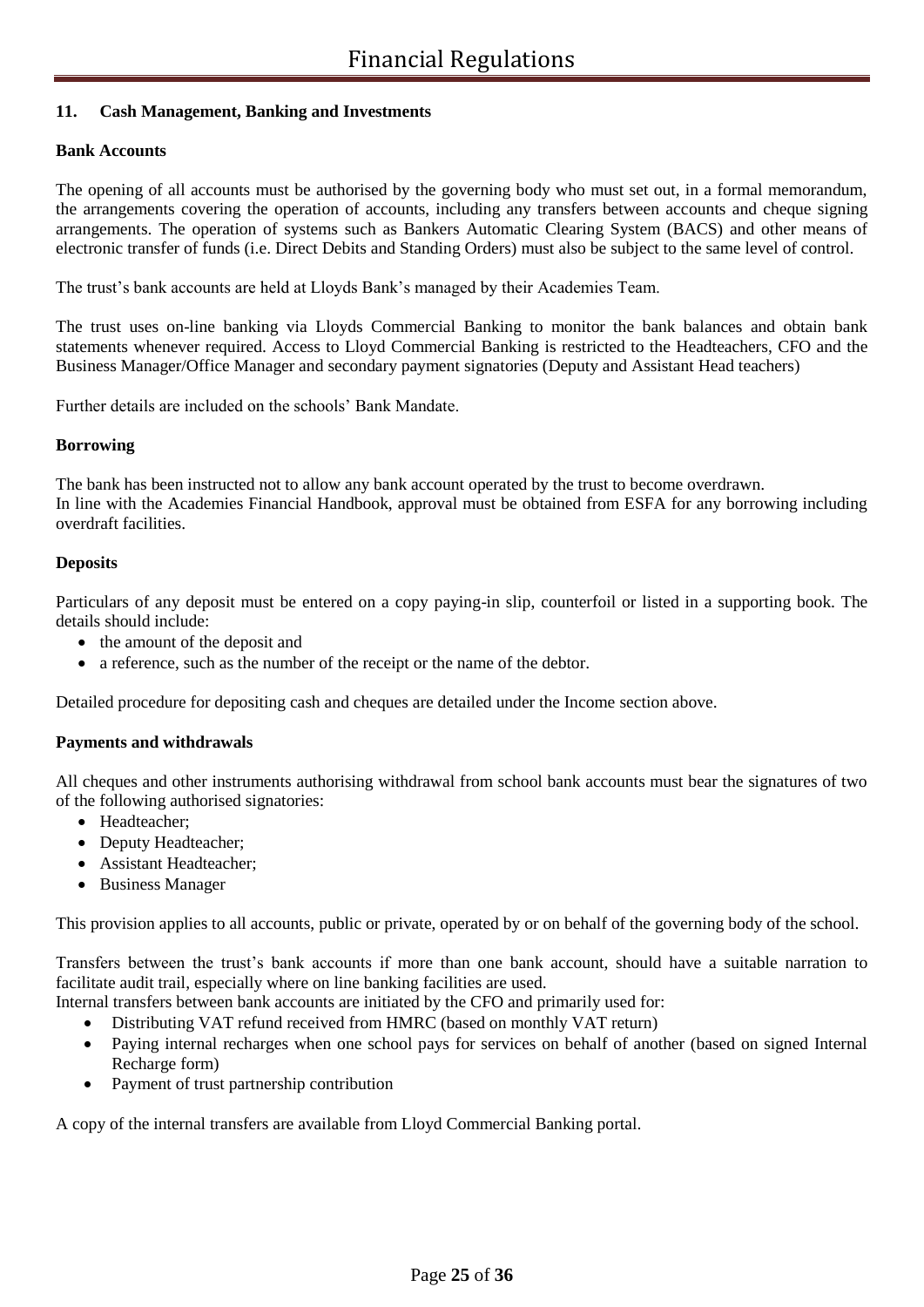### **Bank reconciliations**

The CFO must ensure bank statements are received regularly and that reconciliations are performed at least on a monthly basis. Reconciliation procedures must ensure that:

- all bank accounts are reconciled to the trust 's cash book;
- reconciliations are prepared by the management accountants (or CFO and
- adjustments arising are dealt with promptly.

The month-end reconciliations must be signed by the CFO and the Chief Accounting Officer and filed in the reconciliations file.

### **Petty Cash Accounts**

Petty cash is recorded on PS Financials from the petty cash vouchers. The Admin Officers are responsible for the payment of expense vouchers.

The Finance/Admin Officer is responsible for checking and confirming the reconciliation of the cash float.

Procedures relating to petty cash are as follows:

- Cheques drawn to replenish the petty cash float (maximum up to £500) are subject to normal cheque signing procedures.
- Payments from petty cash are only made on production of a till receipt or other certification that payment has been made and claims cannot exceed £30 in value (Motor expenses cannot exceed £50) unless agreed by the Headteacher. Vouchers are subject to the same authorisation procedures as purchase order requisitions.
- The Admin Officer signs the payment voucher when cash payments are issued and the staff member receiving the cash payment must also sign the payment voucher confirming receipt of the cash.
- The petty cash float, which should not exceed £500, is kept in either the safe or a lockable cash-tin/cupboard when not in use.
- The petty cash float is reconciled monthly to ensure all cash is accounted for.
- No personal cheques are cashed through petty cash; and
- The petty cash float is only reimbursed by a cheque from the school's bank account.

In addition to the CFO's termly checks, the trust's Internal Auditors will carry out checks annually to ensure all the school's petty cash procedures have been followed and will agree the cash float to the records.

### **Cash Flow Forecasts**

The CFO is responsible for preparing regular cash flow forecasts (at least termly or earlier if significant dip in cash balances identified via the monthly bank reconciliations) to ensure that the trust has sufficient funds available to pay for day to day operations. If significant balances can be foreseen, steps should be taken to invest the extra funds. Similarly plans should be made to transfer funds from another bank account or to adjust budget categories to cover potential cash shortages.

If significant cash shortfalls have been identified and are expected, this should be promptly investigated, and the Chair of FAR and Local Finance Committee advised, ensuring all income due for the period has been received and that expenditure is not irregular. The investigation and its results should be reported to the FAR and Local Finance & Premises Committee. If fraud is suspected, the trust's Whistleblowing policy should be followed, including notifying the Education Skills and Funding Agency if the fraud is significant.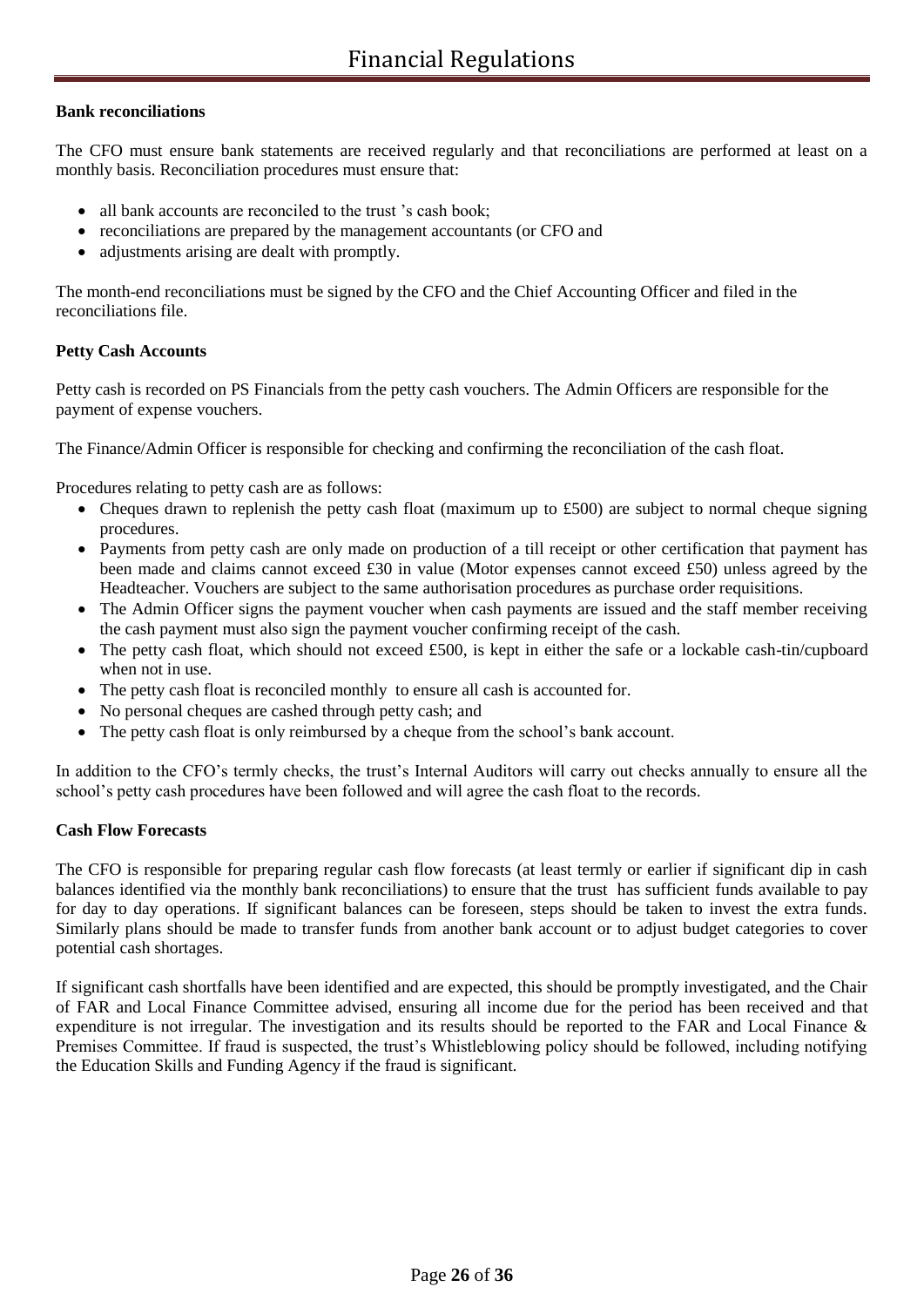### **Investments**

Governors will wish to maximise income as far as possible and, where appropriate, a high interest or deposit account may be maintained, in addition to the normal current accounts. Surplus balances may be, as far as possible, be transferred to a high interest or deposit account.

Investments must be made only in accordance with written procedures approved by the board of trustees.

All investments must be recorded in sufficient detail to identify the investment and to enable the current market value to be calculated, with the minimum recorded being the date of purchase, the cost and a description of the investment.

The CFO is responsible for ensuring that all income receivable from the investment is received and recorded on the trust's accounting system.

### **12. Fixed assets**

Fixed assets are assets purchased by the trust, which have a useful economic life of more than one year and their value equals or exceeds the approved capitalisation limit of £2,000. This includes individual asset items over the capitalisation threshold as well as closely related group of IT assets (e.g. a trolley of laptops). Fixed assets are categorised as:

• Land

- Buildings
- Equipment (fixtures and fittings)
- IT equipment (software and hardware)
- Motor Vehicles

Fixed assets are depreciated over their useful economic life in line with the trust's accounting policies and the depreciation is recorded in the accounting records by the CFO monthly.

### **Fixed Asset register**

Maintenance of the trust's fixed asset register is the responsibility of the CFO. It is the policy of the trust to enter individual items purchased with a value over the trust's capitalisation limit of £2,000 onto the fixed asset register. Other attractive portable items below the limit  $(\text{\pounds}250+)$  can also be included to assist with potential insurance claims.

The Asset Register is not only used for accounting purposes but it also helps to:

- ensure that staff take responsibility for the safe custody of assets;
- enable independent checks on the safe custody of assets, as a deterrent against theft or misuse;
- to manage the effective utilisation of assets and to plan for their replacement;
- help the external auditors to draw conclusions on the annual accounts and the trust 's financial system
- support insurance claims in the event of fire, theft, vandalism or other disasters.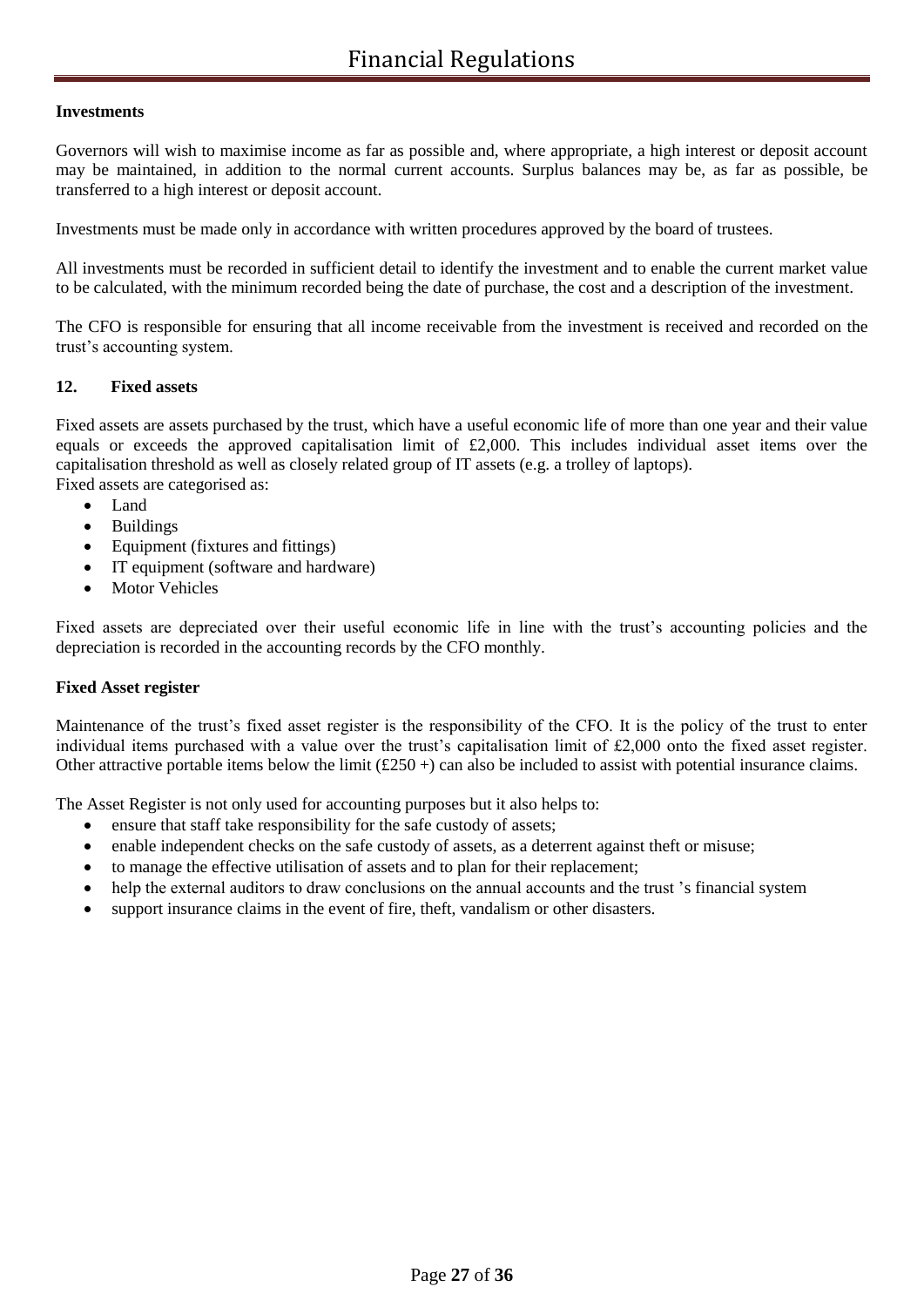The asset register should include the following information:

- asset description
- asset number (trust wide identification system yet to be implemented)
- serial number (where possible, all assets on the register should be marked with their serial number where possible)
- date of acquisition
- asset cost (net of VAT)
- source of funding (% of original cost funded from ESFA grant or other sources)
- expected useful economic life (in line with accounting policy)
- depreciation rate
- current book value
- location
- name of member of staff responsible for the asset

All the items in the register should be permanently marked as the trust 's property. If the trust chooses to use an invisible form of marking then the item of equipment must carry a visible reference to the fact that the equipment has been security marked. Items not security marked are potentially not covered by insurance.

The fixed assets on the register should be counted (physical verification) by the Business Manager/Office Manager once every year at the end of the summer term. Discrepancies between the physical count and the register should be reported to the CFO and investigated promptly and, where significant, reported to the Local Governing Body.

### **Asset Inventory**

In addition to the fixed asset register, the Business Manager/Office Manager will maintain an asset inventory of all assets (including those below the capitalisation limit) held by the schools. The inventory records will be maintained listing the assets room by room for ease of administration.

At the beginning of the each academic year, the Business Manager/Office Manager will send an asset listing to each class teacher/relevant staff for their relevant class room/resources rooms. Each class teacher/relevant staff is required to check the existence, completeness and condition of the assets under their control and report differences, if any. Discrepancies are followed up with the class teacher by the Business Manager/Office Manager. Any significant losses must be reported to the Local Governing Body.

The class teacher/relevant staff should sign the asset inventory of his/her room(s) evidencing their responsibility for the listed assets for the academic year. This procedure must be completed by the autumn half-term.

All assets used by but not belonging to the trust or removed from the trust site should be recorded in a separate register.

### **Security of assets**

Stores and equipment must be secured by means of physical security devices. Only authorised staff may access the stores. Any theft of assets above the sum of £5,000 (individually or cumulatively) should be notified to the FAR and also to the ESFA/secretary of state.

### **Disposals**

Items which are to be disposed of by sale or destruction must be authorised for disposal by the Headteacher up to £1,000, up to £10,000 by the Local Finance and Premises Committee, between £10,001 to £19,999 by

the full Local Governing Body and over £20,000 by FAR.. Where significant, the items should be sold following competitive tender.

The trust must seek the approval of the ESFA in writing if it proposes to dispose of an asset or assets for which a capital grant in excess of £20,000 was paid.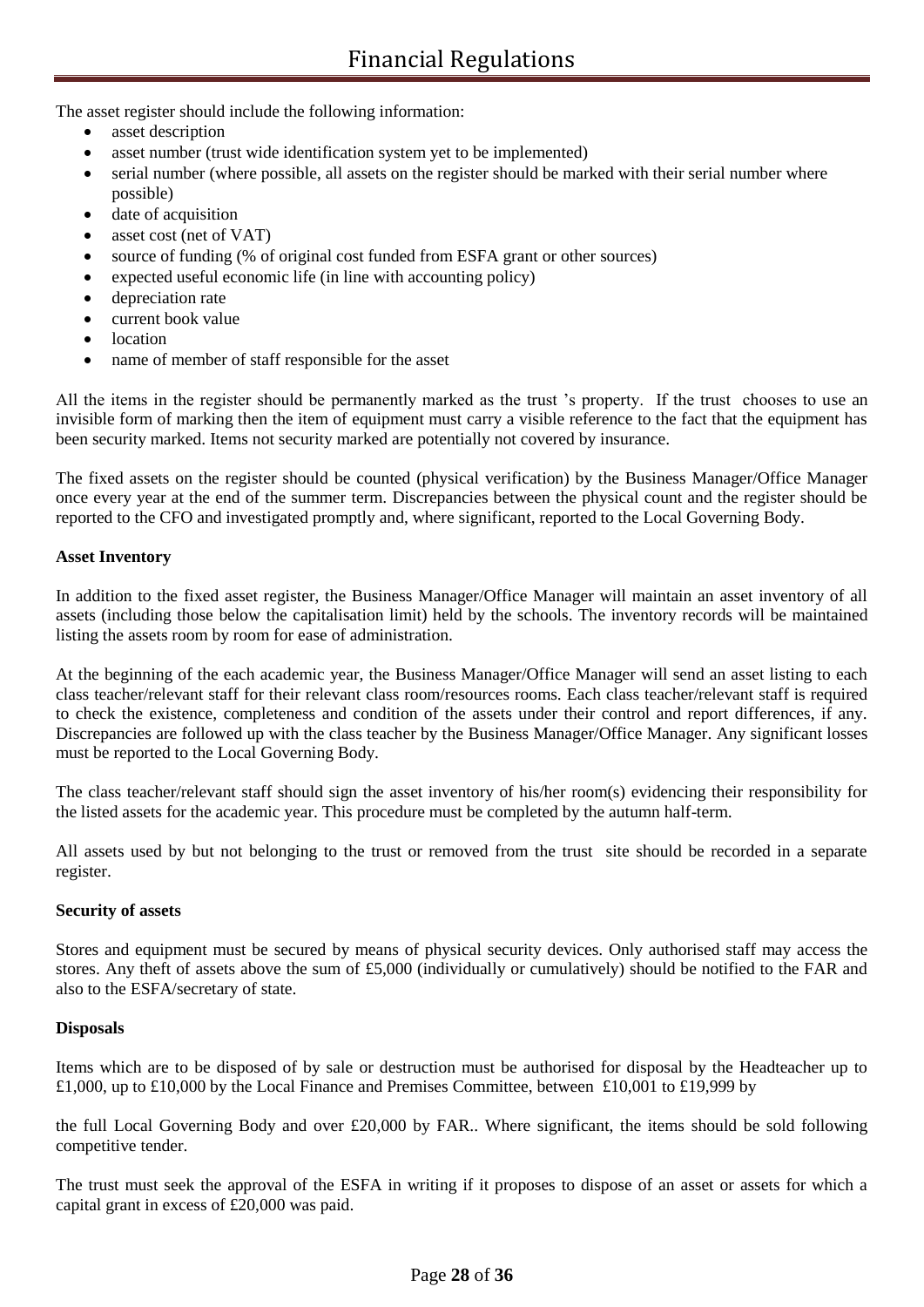Disposal of equipment to staff is not encouraged, as it may be more difficult to evidence the trust obtained value for money in any sale or scrapping of equipment. In addition, there are complications with the disposal of computer equipment, as the trust would need to ensure licences for software programmes have been legally transferred to a new owner.

The trust is expected to reinvest the proceeds from all asset sales for which capital grant was paid in other trust assets. If the sale proceeds are not reinvested then the trust must repay to the ESFA a proportion of the sale proceeds.

All disposals of land must be agreed in advance with the Secretary of State/ESFA.

### **Loan of Assets**

Items of trust property must not be removed from trust premises without the authority of the Headteacher. A record of the loan must be recorded in a loan book and booked back in when it is returned.

If assets are on loan for extended periods or to a single member of staff on a regular basis the situation may give rise to a 'benefit-in-kind' for taxation purposes. Loans should therefore be kept under review and any potential benefits discussed with the trust's auditors.

### **Leases**

No assets should be acquired by way of a finance lease without the permission of the ESFA/Secretary of State,

### **13. Insurance**

The Board of Trustees must ensure that the trust has adequate insurance cover to support its activities and to comply with statutory requirements.

The adequacy of insurance is reviewed annually by the board of trustees and tenders are obtained every three years (if required). In general, all schools in the trust are using the DfE's Risk Protection Arrangement scheme (RPA). Cover will, to a minimum level; comply with the values listed in the Academies Financial Handbook.

Details of all insurance policies held by the school are kept in the school's finance office under the control of the Business Manager/Office Manager.

The insurers are to be notified of all new insurable risks such as public liability, staff, property, equipment and all other relevant areas which require insurance or any other alteration affecting existing insurance on a timely basis.

The trust will not give any indemnity to a third party without the written consent of their insurers.

The trust immediately informs its insurers of all accidents, losses and other incidents which may give rise to an insurance claim. Claims under an insurance policy are authorised by the Accounting Officer prior to submission to the insurance company.

The schools in the trust are currently members of the DfE's Risk Protection Arrangement (RPA), which covers:

- Employer's liability
- Third party public liability
- Professional indemnity
- Property damage
- Overseas travel

The RPA does not cover:

- Motor vehicles and occasional business use
- Engineering damage insurance & inspection services
- Works of art

The trust obtains appropriate additional insurance cover for the above listed activities as and when required (e.g. for minibuses).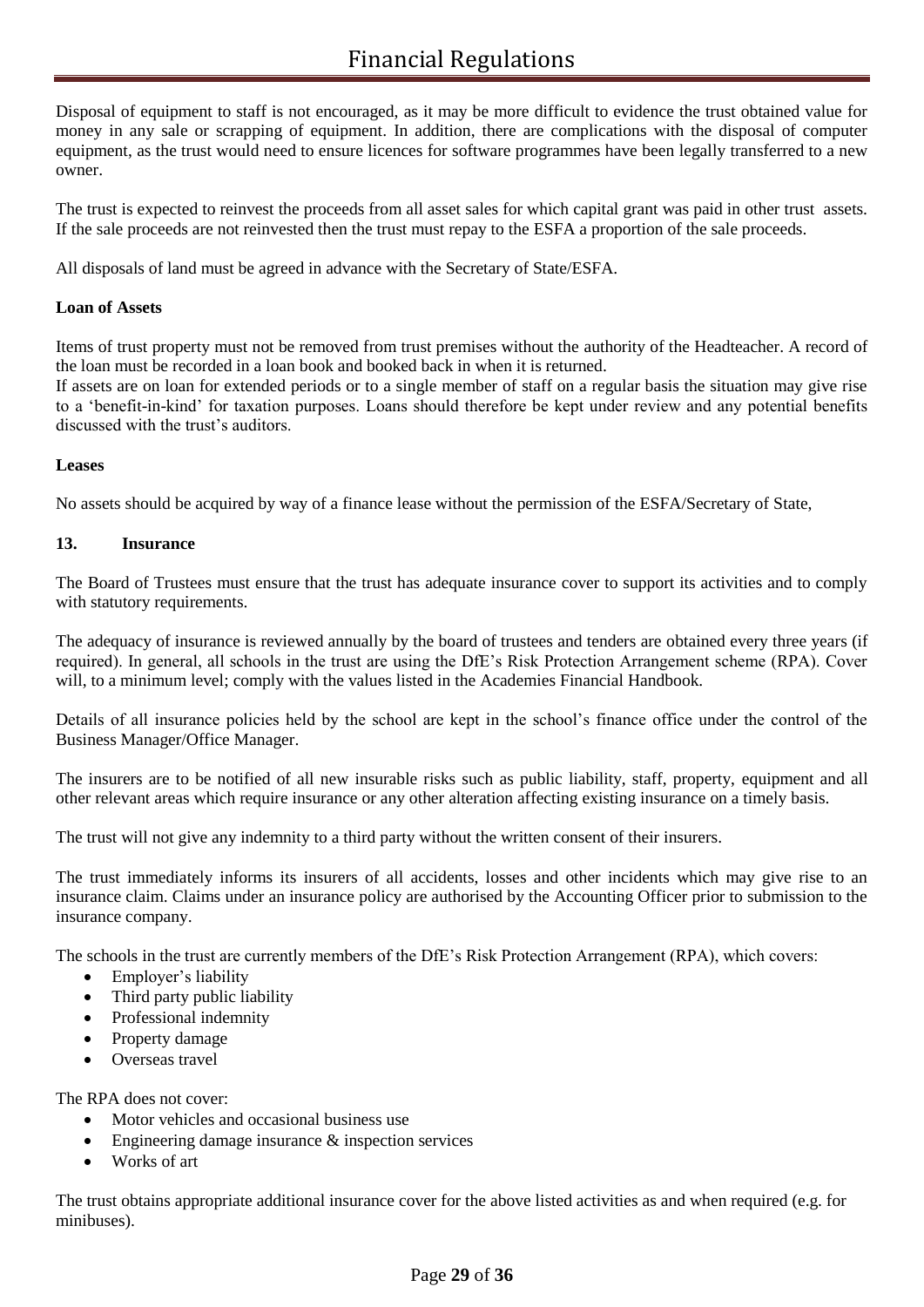### **14. Governor Allowances**

The policy of the governors in respect of payment of allowances must be openly available to parents and governors. The Board of Trustees must consider the payment of allowances annually, and the outcome must be recorded appropriately in the minutes.

The Education (Governors' Allowances) Regulations 2003 provide the legal framework for governing bodies to pay 'out of pocket' expenses to their governors. The then DCSFnow DfE) guidance which accompanied those regulations states, "It is good practice to pay such allowances as governors should not be out of pocket for the valuable work they do".

Legitimate allowances may include travel allowances to Governing Body, Committee meetings or training courses, cost of child-care while attending meetings or/training.

Authorisation of governors' expenses will be by the Chair of the Governing Body. Claims by the Chair of the Governing Body will be authorised by **both** the Vice Chair of the Governing Body and the Chief Accounting Officer.

At present, the trust's policy is not to pay any governor allowances directly to governors.

### **15. Internal Controls**

The Academies Handbook states that the trust **must** establish a control framework that recognises public expectations about governance, standards and openness.

The trust's internal control framework **must** include:

- co-ordinating the planning and budgeting processes
- applying discipline in financial management, including managing banking, debt and cash flow, with appropriate segregation of duties
- preparation of monthly budget monitoring reports
- ensuring that delegated financial authorities are respected
- effective planning and oversight of any capital projects
- the management and oversight of assets
- the propriety and regularity of financial transactions
- reducing the risk of fraud and theft
- ensuring efficiency and value for money in the organisation's activities (also see Annex 4)
- a process for independent checking of financial controls, systems, transactions and risks

The trust's system of internal financial control is based on a framework of regular management information and administrative procedures including the segregation of duties and a system of delegation and accountability. In particular, it includes:

- comprehensive budgeting and monitoring systems with an annual budget and periodic financial reports which are reviewed and agreed by the Governing Body;
- regular reviews by the Local Finance Committee of reports which indicate financial performance against the forecasts and of major purchase plans, capital works and expenditure programmes
- setting targets to measure financial and other performance
- clearly defined purchasing (asset purchase or capital investment) guidelines
- delegation of authority and segregation of duties
- identification and management of risks

Additionally, in line with the Academies Financial Handbook, the Trust undertakes an annual internal scrutiny of an area identified by Trustees. Internal scrutiny reports are presented to the FAR committee.

In line with the ESFA's new requirement, an annual Internal Scrutiny report will be submitted to the ESFA together with the trust's annual accounts.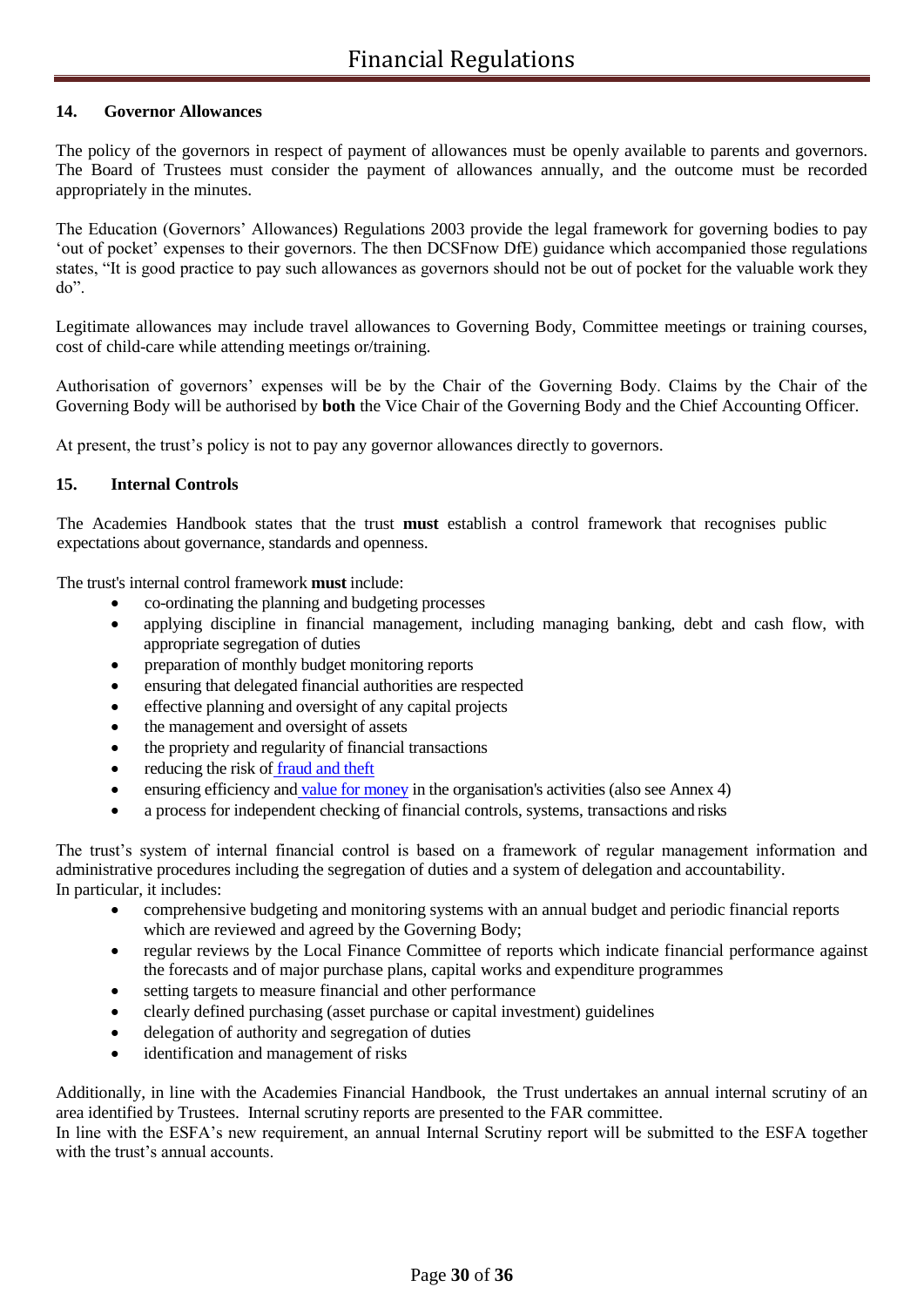### **Separation of Duties**

It is the responsibility of the CFO to ensure that key financial duties are properly separated between individuals. Functions to be separated between staff will include:

- **Execution**: the placing of an order and receipt of goods and services, and the charging/receipt of a fee
- **Authorisation**: the authorisation of transaction such as a purchase order and the payment
- **Payment** : the raising of cheques / BACS and cheque / BACS signatories
- **Custody**: the holding of goods and services
- **Recording:** the completion of the accounting records
- **Post transaction management checking**: reviewing previous transactions to identify errors or intentional manipulation

#### **Whistleblowing**

The Trust has appropriate procedures in place for whistleblowing, including making sure all staff are aware to whom they can report their concerns, and the way in which such concerns will be managed.

Refer to the Trust's Whistleblowing policy for details.

### **Risk management**

The trust should make a considered choice about its desired risk profile, taking account of its legal obligations, business objectives and public expectations. The trust must recognise and manage present and future risks to ensure its effective and continued operation.

The Trust should maintain a risk register, which should be reviewed regularly by the board of Trustees / FAR.

The Trust's management of risks must include contingency and business continuity planning.

Refer to the trust's Risk Management and Contingency and Business Continuity Planning Policies for further details.

### **Links to other policies/documents**

Conflict of Interest Gifts and Hospitality Risk Management & Risk Map Not for Profit Policy Whistleblowing Policy Business Continuity Plan Safeguarding Policy Safer Recruiting Confidentiality Discipline/Grievance/Capability IT strategy Anti-fraud policy Reserves Investment Accounting Accounting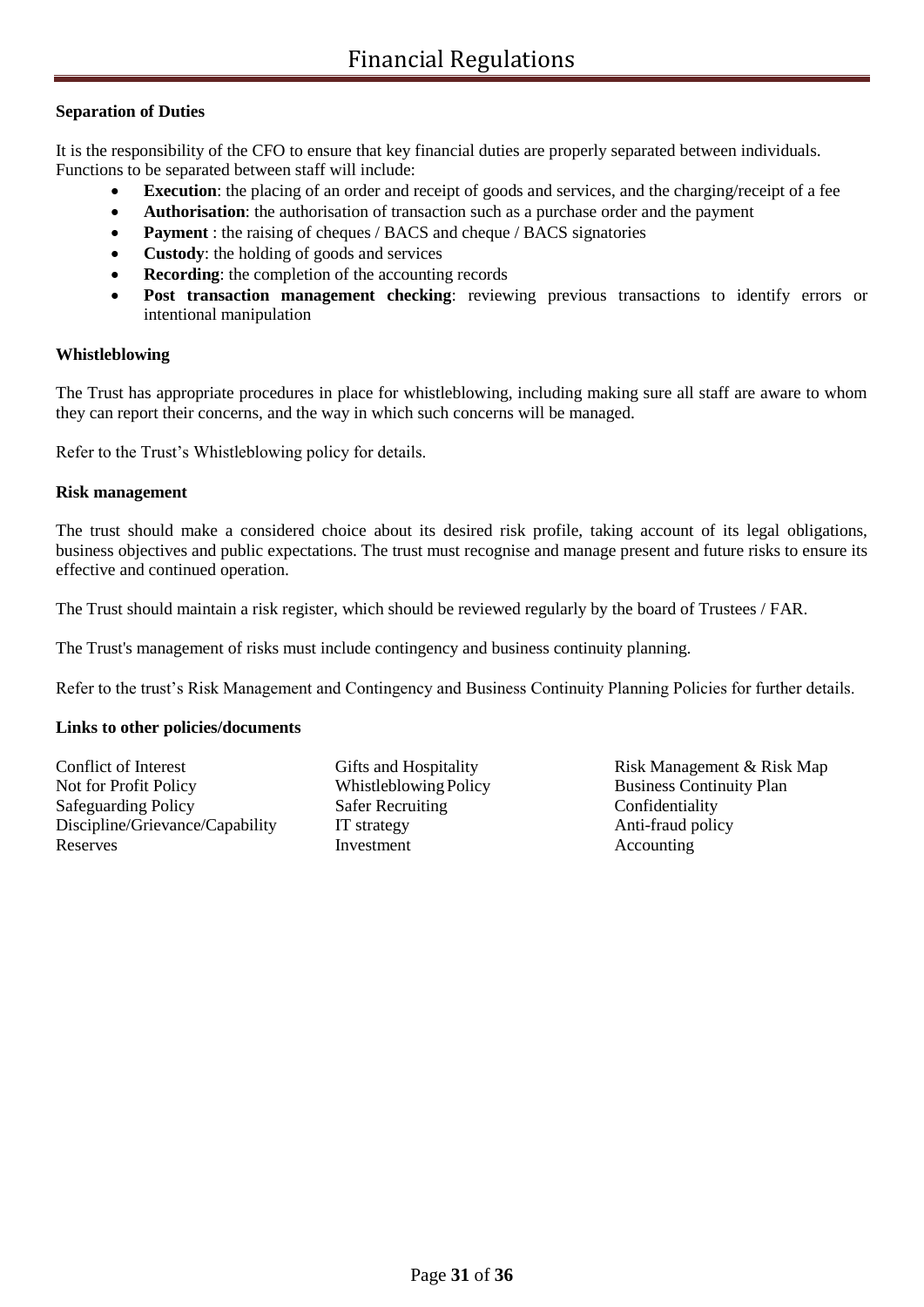### **Terms of Reference for the Finance, Audit & Risk Committee**

### **FINANCE**

- **1.** To ensure that the Trust Board is kept informed of all major financial issues concerning the Trust and its Academies, the overall Trust budget and those of the individual Academies, the management of funds against the budget, the benchmarking of financial performance and the heads of expenditure, the way funds are utilised (including value for money) and the way monies are secured.
- **2.** To receive proposals from the LGB Committees for budget recommendations, and to recommend the annual budget for the Trust and the Academies to the Trust Board for approval.
- **3.** To receive reports from the Chief Accounting Officer and Chief Finance Officer regarding the Trust's/Academies' finances. This will include reports on the monitoring of income against expenditure and proposals to revise forecasts for the year. The committee will work with the CAO and CFO to make any recommendations to the Trust Board.
- **4.** To monitor the production, timeliness and accuracy of key financial statements in response to both statutory and local requirements.
- **5.** To support (recommending and advising) the Trust Board in developing and then implementing a reserves policy and to consider the impact of strain in individual Academy budgets.
- **6.** To support (recommending and advising) the Trust Board in developing and then implementing the Financial Regulations Manual and associated procurement policy.
- **7.** To review tenders for major contracts as specified in the Financial Regulations Manual. To approve or reject tender proposals or, where required, make recommendations to the Trust Board.
- **8.** To recommend any changes in the Financial Regulations Manual, where significant, to the Trust Board. To review the operations of the Trust and the Academies in relation to the procedures shown in the Financial Regulations Manual. To work with the Principals to resolve breaches and to improve procedures as appropriate.
- **9.** To support the Audit Committee in monitoring key financial and accounting systems and reviewing any audits of these or the general finances of the Trust and make recommendations to the Trust Board and/or the Local Governing Committees as appropriate.

### **AUDIT**

- **1.** Advise and report to the Trustees in relation any organisational risks which might impede the development and implementation of a long term strategy for the success of the Trust. The Trustees shall consider any such advice given by the Audit Committee.
- **2.** Support the Trustees in developing an organisational structure which reflects the Trust's values and enables the management systems, structures and processes to work effectively in line with legal requirements and to ensure sound financial management.
- **3.** Support the Trustees in the formulation of financial and risk management policies for the Trust and the Academies for achieving the aims and objectives set out in the Trust's Development Plan or long term strategic vision.
- **4.** Advise the Trustees on the adequacy and effectiveness of the Trust's systems of internal control and its arrangements for risk management, control and governance processes and securing economy, efficiency and effectiveness (value for money).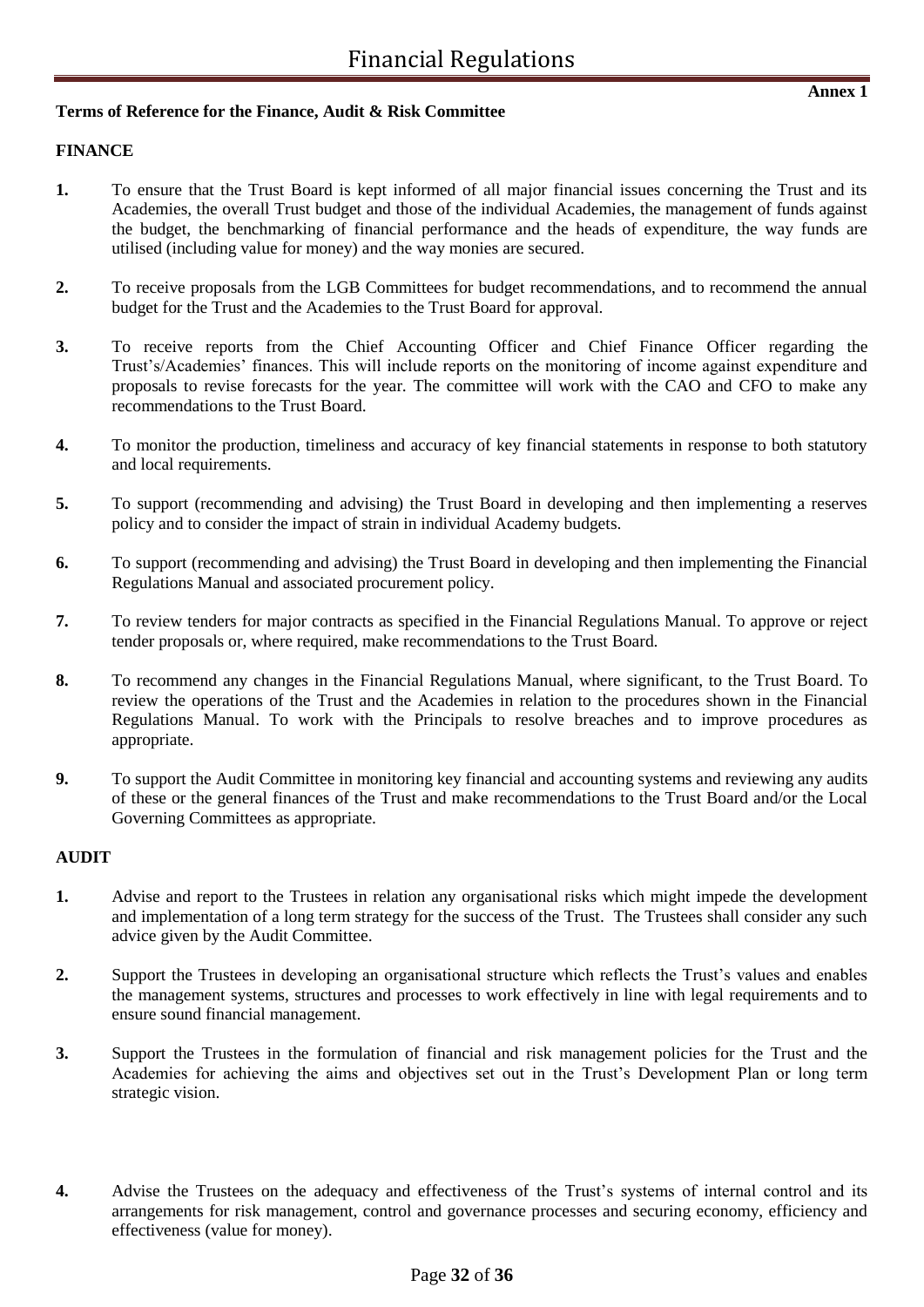- **5.** Regularly review the statement on internal control and make appropriate recommendation to the Trustees and when appropriate communicate messages and advice to the Local Governing Committee, liaising as necessary with any responsible officer appointed by the Local Governing Committee to be responsible for financial oversight and risk management of the Academy's activities.
- **6.** Support (and challenge when necessary) the Trustees and in particular the Chief Accounting Officer" to ensure he or she satisfies his or her duty as accounting officer to:
	- Ensuring value for money;
	- Ensuring regularity and propriety;
	- Ensuring prudent and economical administration;
	- Avoiding waste and extravagance;
	- Ensuring the efficient and effective use of resources;
	- Keeping proper accounts;
- **7.** Establish and implement a system of financial and risk reporting by the Academies to the Trustees and to oversee that reporting to ensure that such a system complies with the Trust's legal obligations.
- **8.** Review any financial and risk report submitted by the Academies and advising the Trustees on any issues arising from it as well as making recommendations for future reports to sustain the integrity of the financial and risk management systems.
- **9.** Advise on the formulation and implementation of a policy for the approval and signing of contracts, ensuring all contracts to be entered into by the Academy are appropriate, have been authorised (or are within delegated authority) and do not expose the Academy to undue risk.
- **10.** Advise the Trustees on the appointment, reappointment, dismissal and remuneration of auditors (both external auditors and internal audit).
- **11.** Monitor the effectiveness of auditors, including the use of auditor performance indicators.
- **12.** Ensure effective coordination between auditors ensuring that a consistent method of audit is adopted across all Academies.
- **13.** Ensure that additional services undertaken by auditors are compatible with the audit independence and objectivity.
- **14.** Agree the work programme of internal audit including the checking of financial controls, systems, transactions and risks.
- **15.** Consider the reports of the auditors and, when appropriate, advise the Trustees and the Academies of material control issues. Monitor the implementation of agreed audit recommendations.
- **16.** Monitor the implementation of agreed audit recommendations
- 17. Advise on policies for the securing of the funds and assets of the Trust including by the prevention of loss through fraud and irregularity.
- **18.** Ensure that all allegations of fraud and irregularity are appropriately investigated and control weaknesses addressed, working with the Trustees and the Principals of the Academies, as appropriate.
- **19.** Recommend the annual financial statements to the Trustees for approval.

Approved:  $6<sup>th</sup>$  October 2021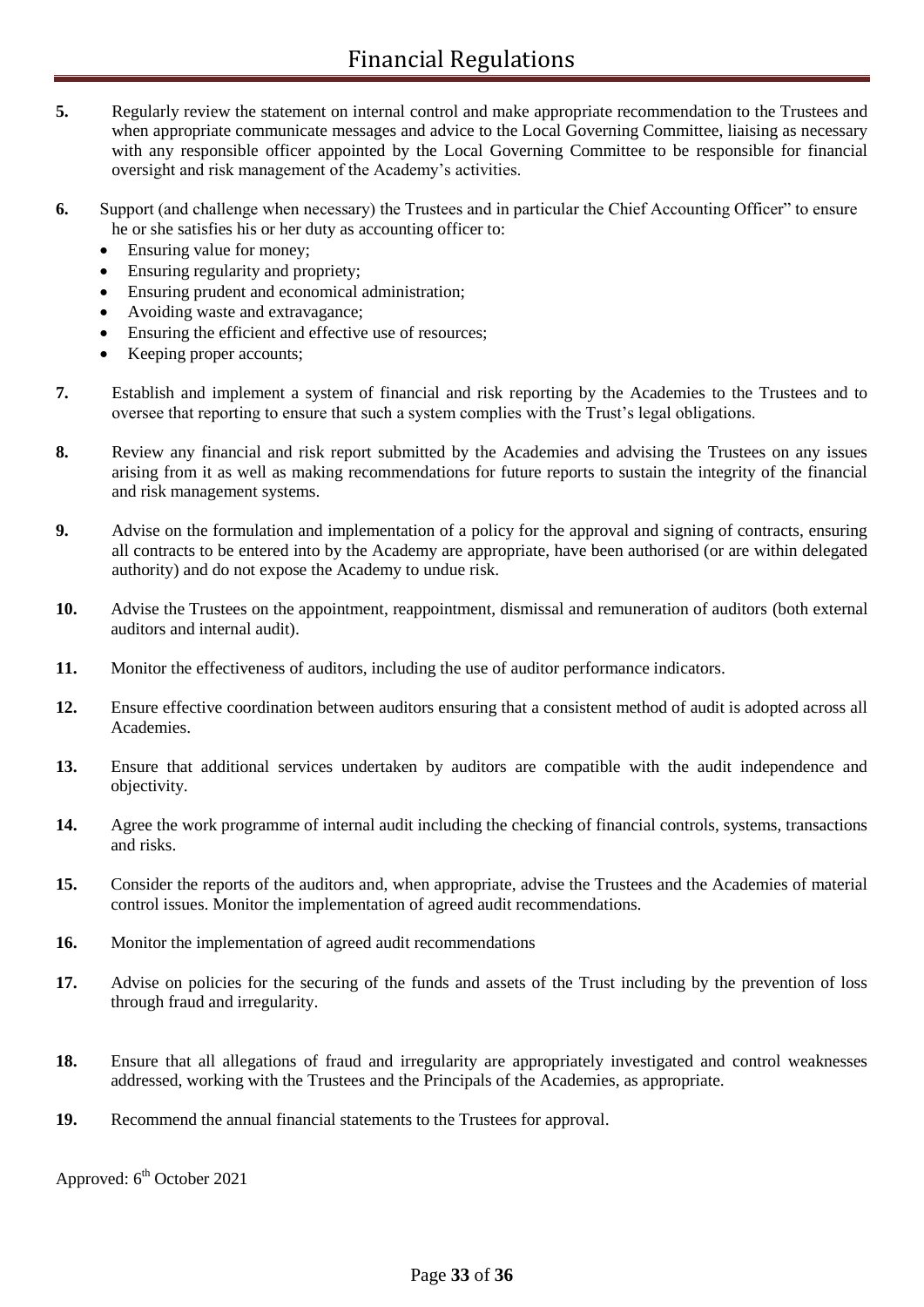### **Terms of Reference of the Local Finance & Premises Committee**

### **Purpose**

To assist the decision making of the governing body, by enabling more detailed consideration to be given to the best means of fulfilling the governing body's responsibility to ensure sound management of the trust 's finances and resources, including proper planning, monitoring and probity.

To make appropriate comments and recommendations on such matters to the governing body on a regular basis.

Major issues will be referred to the full governing body for ratification.

### **Terms of Reference**

Subject to the requirements of relevant legislation, the committee is authorised:

- 1. To consider the trust 's indicative funding, notified annually by the ESFA, and to assess its implications for the trust , in consultation with the headteacher, in advance of the financial year, drawing any matters of significance or concern to the attention of the governing body.
- 2. To consider and recommend acceptance/non-acceptance of the trust 's budget, at the start of each financial year.
- 3. To contribute to the formulation of the trust 's development plan, through the consideration of financial priorities and proposals, in consultation with the headteacher, with the stated and agreed aims and objectives of the trust .
- 4. To receive and make recommendations on the broad budget headings and areas of expenditure to be adopted each year, including the level and use of any contingency fund or balances, ensuring the compatibility of all such proposals with the development priorities set out in the development plan.
- 5. To liaise with and receive reports from the staffing/remuneration and curriculum committees, as appropriate, and to make recommendations to those committees about the financial aspects of matters being considered by them.
- 6. To monitor and review expenditure on a regular basis and ensure compliance with the overall financial plan for the trust , and with the financial regulations of the ESFA, drawing any matters of concern to the attention of the governing body.
- 7. To monitor and review procedures for ensuring the effective implementation and operation of financial procedures, on a regular basis, including the implementation of bank account arrangements and, where appropriate to make recommendations for improvement.
- 8. To receive auditors' reports and to recommend to the full governing body action as appropriate in response to audit findings.
- 9. To recommend to the full governing body the appointment or reappointment of the auditors of the trust .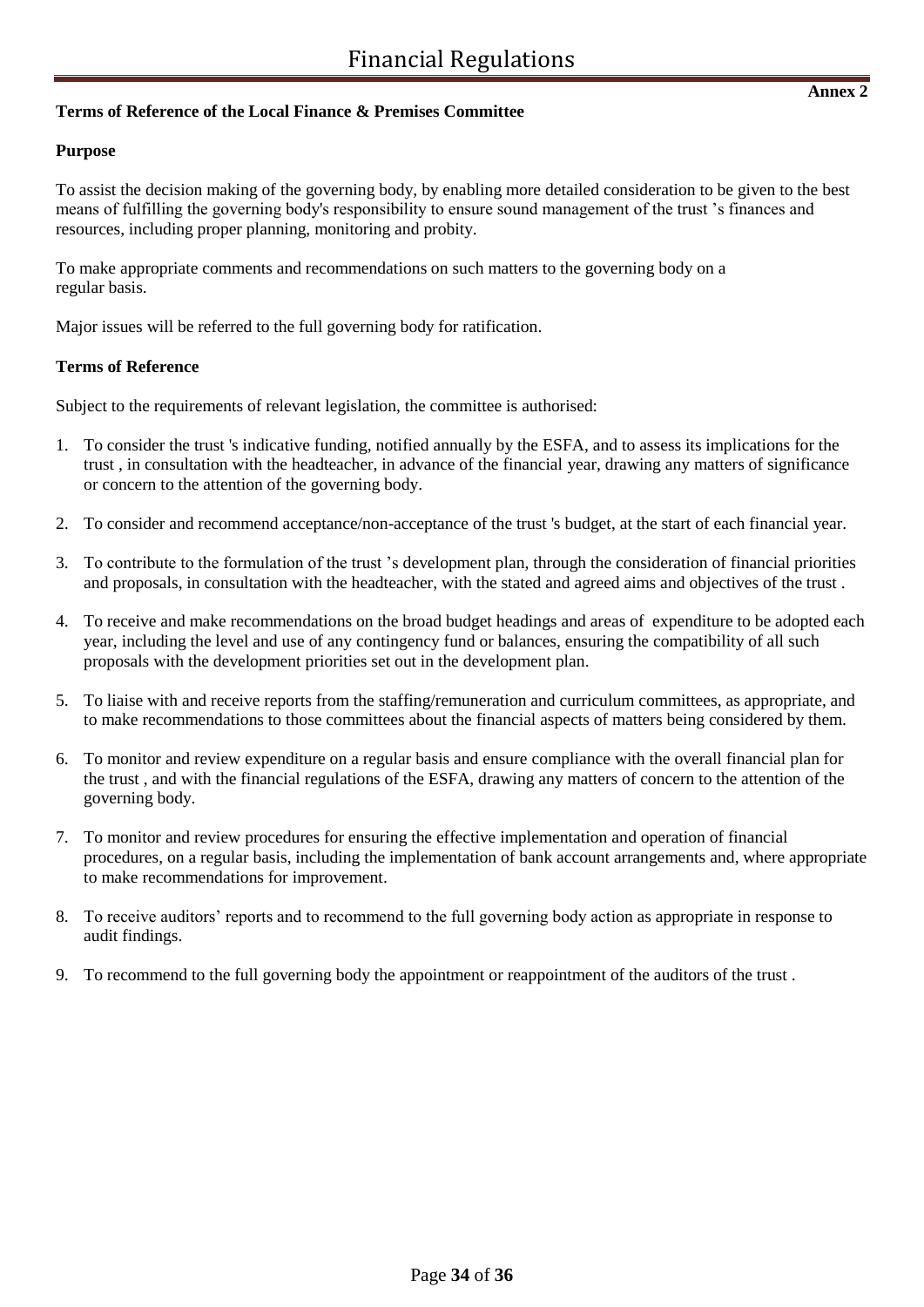# **Protocol for Capital Projects approval and expenditure monitoring.**

- 1. Annual budget for Capital Projects should be agreed by Local Finance and Premises Committee in February/March each year for next financial year.
- 2. Proposed Capital Income available for next financial year plus any Capital monies not spent in current year should be provided to the Committee by the CFO or Headteacher with a list of Projects and timescales involved.
- 3. The Local Finance & Premises Committee approves the agreed and prioritised projects for the next financial year.
- 4. If in the judgement of the Finance & Premises Committee there are not sufficient funds to carry out all the projects then the Committee will advise of what is available and provide a direction on which projects can go ahead. It may be that there is a collective view by Governors and Leadership team where monies are tight or there are uncertainties with future income that some projects are priorities to go ahead and others will be put on hold.
- 5. To achieve the above and so the school can monitor the progress during the year the Premises and Finance Committees will be provided with termly reports showing the progress / completion and final spending on each project.
- 6. It may be appropriate that the school would not allocate all the Capital monies available to specific projects and hold back a contingency amount for other work such as repairs or other important new projects which may occur during the financial year.
- 7. For projects listed and agreed in the annual budget the school will not be expected to seek further governor approval other than complying with the current standing orders for quotations and tendering. The Finance & Premises Committee is expected to vet quotations and tenders for projects above £5,000 which is the limit set in the Financial Procedures Manual school's financial standing orders. This should be done via its committee meetings but also governors would be entitled to choose any of these projects for more detailed scrutiny.
- 8. The school must seek governor approval for any capital project spending out of contingency funds well in advance for new projects to be approved before work is carried out. A protocol for this will need to be determined, as in the case of urgent repairs a phone call to a senior Governor may suffice to gain approval.
- 9. Condition Improvement Projects (CIF) must be approved by the Chief Accounting Officer and reported to the FAR committee in line with the CIF timetable published annually.